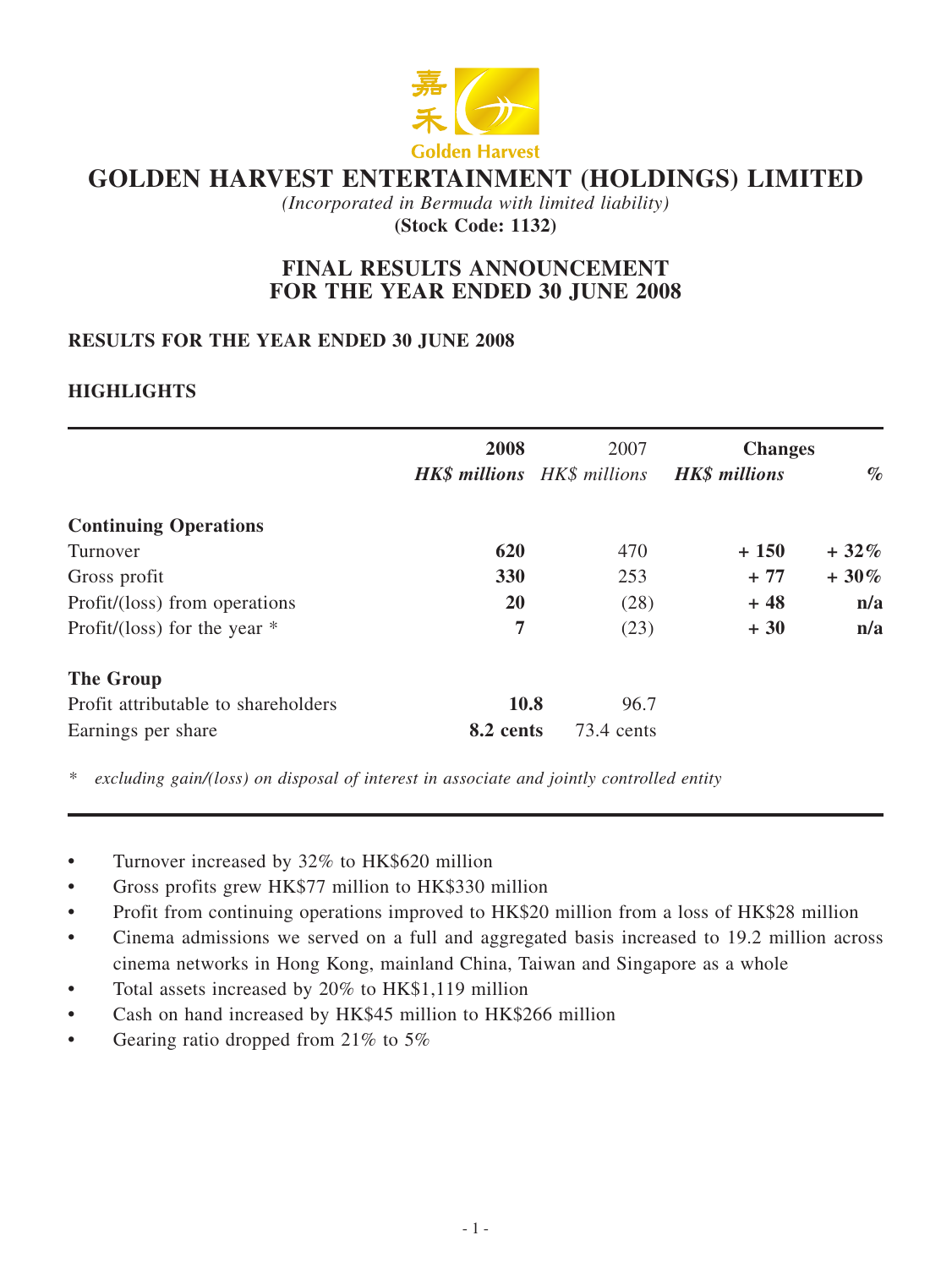## **CHAIRMAN'S STATEMENT**

I am glad to report that 2007/08 was the best year on record for the Golden Harvest Group (the "Group"), both in terms of admissions and box office income with our cinema operations in Hong Kong, mainland China, Taiwan and Singapore as a whole. We are honored to have served more than 19 million theatre guest admissions across our networks, who have brought us to achieve approximately HK\$930 million box office income on a full and aggregated basis (including the gross revenue from the Group's jointly controlled entities).

Both the Group's established businesses of film exhibition and film distribution recorded healthy growth and improved turnover this year. Moving forward, our goal is to grow the reach of the Group's cinema networks, as well as sustain "Golden Harvest" as a leading household brand around the world in the film industry. The Group will continue to expand the multiplex business in mainland China, meanwhile fully utilizes the capability and strength of film distribution so as to expand the Group's business.

This year, the Group recorded impressive box office revenue from the multiplex located at MIXC Mall Phase I, City Crossing in Shenzhen despite intensified competition. In addition, the facilities and services of such multiplex are widely recognized as the best in the region, which helped us sustain our leading ranking nationally in terms of box office receipts. While we are now celebrating our best October Golden-Week ever achieved (having box office receipts doubled as compared to previous year's), we have also kick-started the design and construction of our expanding Phase II multiplex at same location. The Group believes that its position in the film market in Southern China will be further consolidated following the opening of the multiplex at MIXC Mall Phase II, City Crossing in Shenzhen.

For the multiplexes to be constructed in Beijing, Wuxi, Suzhou and Hangzhou, their planning/construction work are now in full swing. As such multiplexes complete and launch their openings, a number of high quality multiplexes will be available for the audience in other provinces in mainland China. Moreover, the Group will actively seek and explore other areas in mainland China with growth and market potentials to construct multiplexes so as to expand the Group's market share in the cinema industry in China and develop "Golden Harvest Cinema" as a nationwide superior cinema brand.

Apart from the multiplex business in mainland China, Vie Show Cinemas operated by our Taiwanbased joint venture and the GV cinema circuit operated by our Singapore-based joint venture continued to maintain a market leading position within the respective regions during the year. Both have been working hard during the year on creating an exceptional entertainment experience for our guests with different innovative and engaging offerings.

For film distribution business, the Group has distributed a number of well-received Chinese and non-Chinese language films during the year, including *The Warlords* and *The Golden Compass*. Recently, the 3D stereoscopic film *Journey to the Center of the Earth* distributed by the Group offers not only better visual effects to the audience, but also demonstrates the Group's continuous efforts in bringing in new elements for its film distribution business and seeks to make groundbreaking achievements. In the year ahead, the Group will continue to expand its film distribution business in this direction so as to bring in more fantastic films to the audience.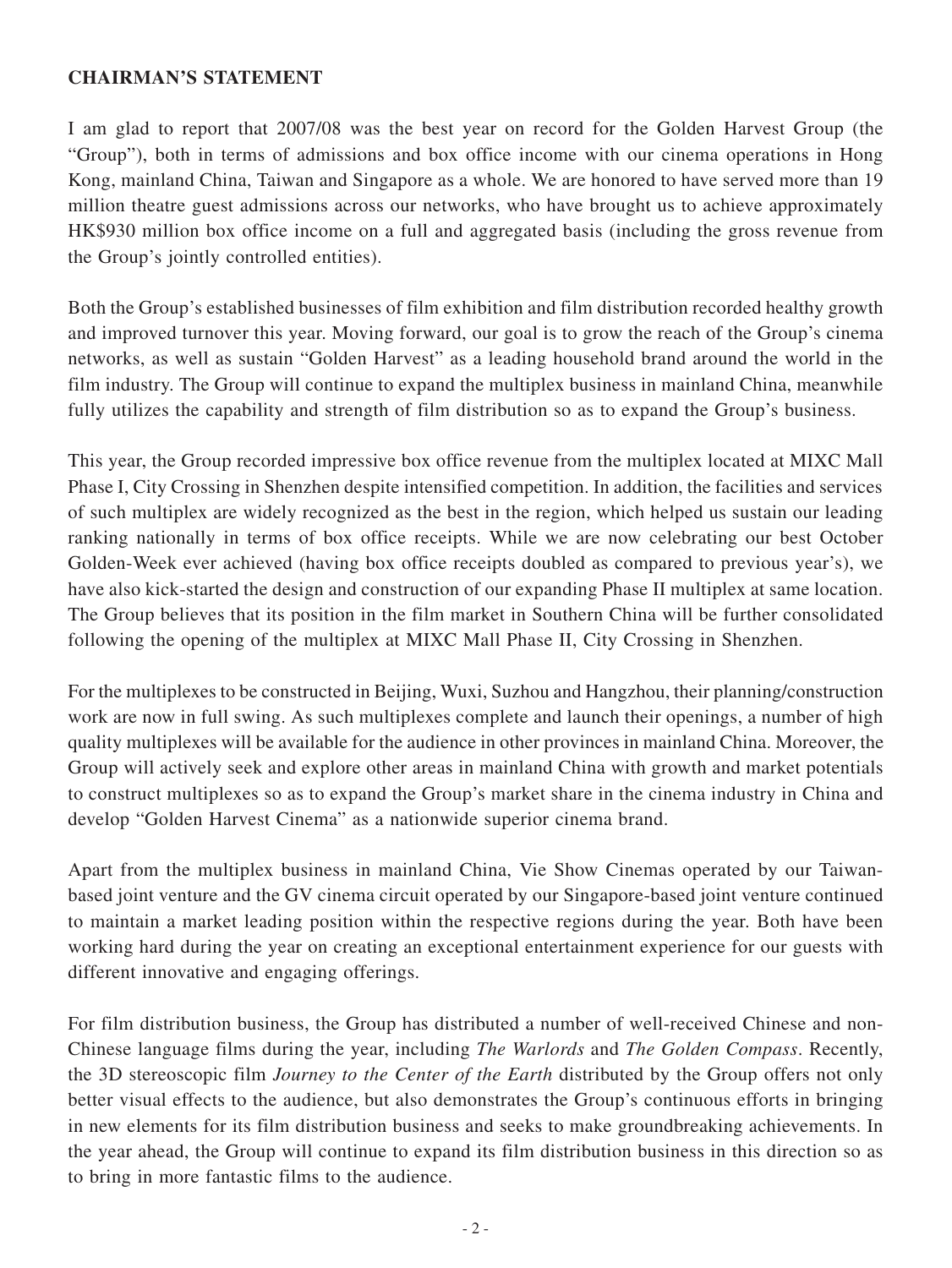Last but not least, I would like to take this opportunity to thank all the management and staff members in different countries for their dedicated efforts and continuing contributions during the year to the Group, as well as the unreserved support to myself as the new Chairman. I look forward to growing the business together with the energetic team, and bringing the Group to a new next-level which continuously focus on financial and operating discipline, and strive for better results for our shareholders.

# **MANAGEMENT DISCUSSION AND ANALYSIS**

# **OPERATION AND FINANCIAL REVIEW**

Group revenues amounted to HK\$620 million, compared with HK\$470 million last year. Gross profit from continuing operations, with margin maintaining at about 53% plus, was HK\$330 million versus that of HK\$253 million reported last year. Excluding discontinued operations and gain/loss on disposal of interest in associate and jointly controlled entity, the Group recorded a net profit of approximately HK\$7 million, which was significantly improved from last year's net loss of HK\$23 million. After taking into account the two items mentioned above, the Group recorded a profit of HK\$11 million for the year, vis-à-vis that of HK\$97 million last year which included a one-off gain of approximately HK\$116 million arising from the disposal of GSC, one of our cinema circuits in Malaysia.

Thanks to our focused business strategies and a number of strong Hollywood blockbuster titles released during the year such as *Harry Potter And The Order Of The Phoenix* and *Transformers*, results from our exhibition businesses were strong and continued its upward trend across most territories, although income from film distribution business was relatively soft this year. The Group continues to be a major and leading cinema operator in Asia, operating 23 cinemas with 187 screens across Hong Kong, mainland China, Taiwan and Singapore.

Riding on the success of our Shenzhen's flagship cinema, the continuing growth in the local film industry and box office receipts, as well as the emergence of investment opportunities in mainland China, the Group decided to redeploy its capital resources and put extra focus in developing new cinema projects in mainland China in the coming years while maintaining the leadership position in other territories.

To facilitate such expansion with stronger capital base for financing new projects, the Group divested our investment in Malaysia further. Following the disposal of our equity interest in a cinema circuit Golden Screen Cinemas Sdn. Bhd. in Malaysia in February 2007, the Group entered into another agreement in February 2008 to dispose of our remaining Malaysian cinema circuit TGV Cinemas Sdn. Bhd. ("TGV") at a total consideration of RM51 million (approximately HK\$122 million which included repayment of amount due to the Group by TGV). The transaction was completed in July 2008 and would be accounted for in the next fiscal year. In accordance with the accounting standards, the Group has classified its investment in TGV as held for sale and accounted for its contribution for the year as discontinued operation in the financial statements.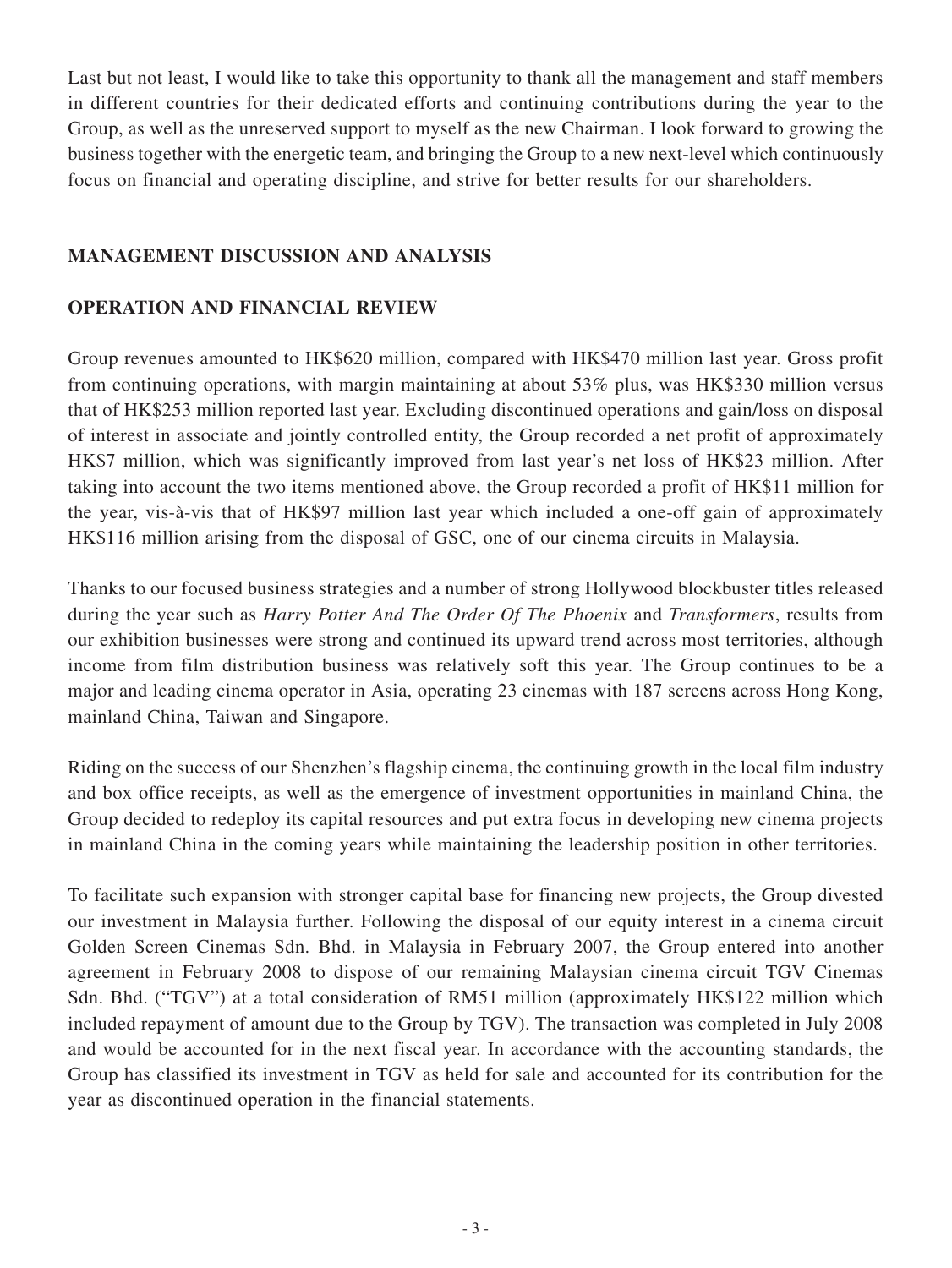In January 2008, the Group reached a settlement agreement with the joint venture partner Village Roadshow ("VR") to end the legal disputes regarding the management of Golden Village Multiplex Pte Ltd. ("GVM"). According to the settlement agreement and the new shareholders agreement, the Group would jointly manage GVM's key operational and financial matters with VR, and thereafter accordingly, GVM has become a jointly-controlled entity of the Group and its results were also proportionately consolidated into the Group's financial statements.

During the year, the Group also focused on cost structure improvement which resulted in certain reduction in our headquarter expenses. We will continue our efforts to enhance corporate expense optimization and strive towards further growth in the forthcoming year.

# **BUSINESS REVIEW**

## **Film Exhibition**

The Group served more than 19 million theatre guest admissions during the year, and box office income improved almost 8% across the Group on a full and aggregated basis (including the gross revenue from its jointly controlled entities) to approximately HK\$930 million. Confectionary sales income showed an encouraging and healthy increase of 10.7%, reflecting positive results from both the enhanced confectionary product mix and confectionary prices, in addition to the improved attendance level.

## *Hong Kong*

Hong Kong market as a whole, recorded a box office receipts of HK\$1,075 million, which enjoyed an 11% increase compared to last year. Running slightly higher than the market, our cinemas in Hong Kong achieved an encouraging result for the year with theatre takings increased by HK\$16 million or 12% from last year. Apart from strong Hollywood line-up this summer, the Group also took the opportunity of improved economic conditions to raise the ticket price and occupancy by launching new pricing scheme as well as executing cinema-oriented film programming strategy. As a result of various efforts, our market share has slightly improved to above 13%.

### *Mainland China*

Shenzhen, the city in which we operate our flagship cinema, saw a strong surge of market box office by 66% last year. That was largely due to increased supply of new cinemas over the past two years as well as the stronger consumer spending. The Group's 7-screen cinema located at MIXC Mall City Crossing continued to maintain its theatre takings at a high level despite intensified competition in the city and achieved a 25% market share in Shenzhen. It, at the same time, continued to be ranked as the 2nd highest box-office cinema in China nationally – with admissions grew by 10% and theatre takings grossed RMB46 million for the year. Furthermore, the Group extended its digital screen/intheatre advertising business to other Shenzhen cinemas, and earned a satisfactory return from such investment.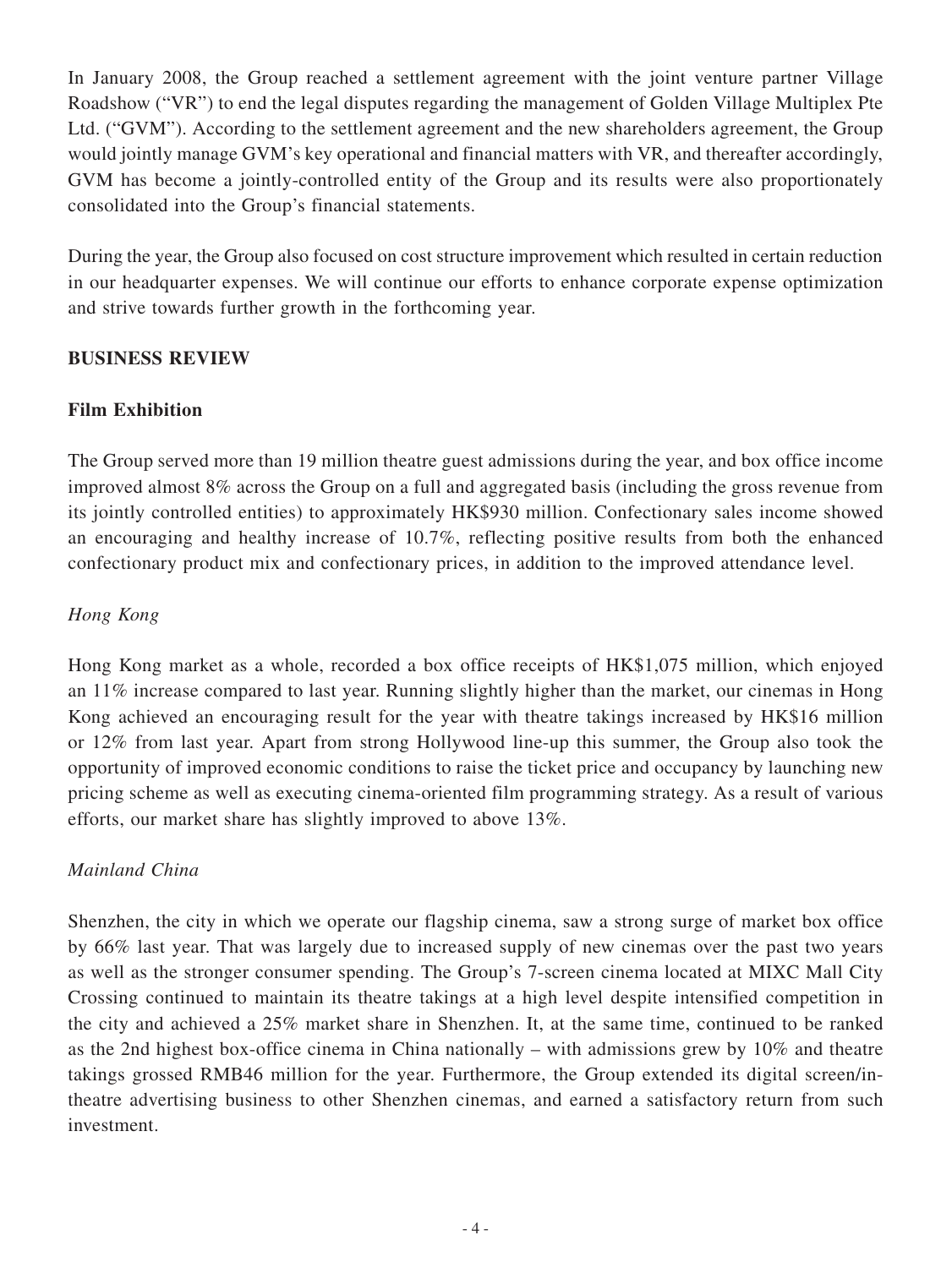# *Taiwan*

The market box office for the year remained flat in Taiwan compared to last year, as consumer sentiment was weakened to some extent by political events. Our cinema circuit Vie Show, via implementing various operational enhancement programs which included a new tie-in promotion with a credit card company, continued to maintain its solid market share of around 35% for the year. The Group shared a net profit of HK\$18 million from Vie Show, as compared to HK\$18 million last year which included the recognition of tax credit of over HK\$4 million relating to its accumulated tax losses. In addition, during the year, Vie Show acquired 50% equity interest in a 4-screen cinema and strengthened the circuit's presence in Taipei. On the other hand, we shut down a cinema in Hsinchu due to the closure of a shopping mall and took up a write-off of fixed assets in the amount of HK\$2 million (our share).

# *Singapore*

The "Lion City" enjoyed a growth in market box office of 15% to S\$150 million for the year. Due to opening of new cinemas by competitors, market share of GVM was slightly affected and declined to 44% this year. Since the opening of the 15-screen flagship cinema GV Vivocity in October 2006, performance of GVM has shown significant improvement. Theatre takings of GVM for the year increased by 9% to S\$67 million. The Group shared a net profit of HK\$22 million for the year, significantly up from HK\$14 million of last year.

# *Malaysia*

Net contribution from our circuit TGV significantly dropped by HK\$5 million to HK\$4 million because of fierce market competitions. In February 2008, the Group entered into an agreement to dispose of TGV and the transaction was completed in July 2008.

# **Film Distribution**

The market box office receipts in Hong Kong increased by 11% to HK\$1,075 million, of which non-Chinese language films took HK\$736 million or 68% of the total box offices. Driven by several high budget and fine quality pictures such as *CJ7*, *Lust Caution* and *The Warlords*, the market box office receipts of Chinese language films was increased by 21% to HK\$339 million for the year. As a major player in distributing both Chinese and non-Chinese language films, the Group held a 13% market share in terms of box office receipts.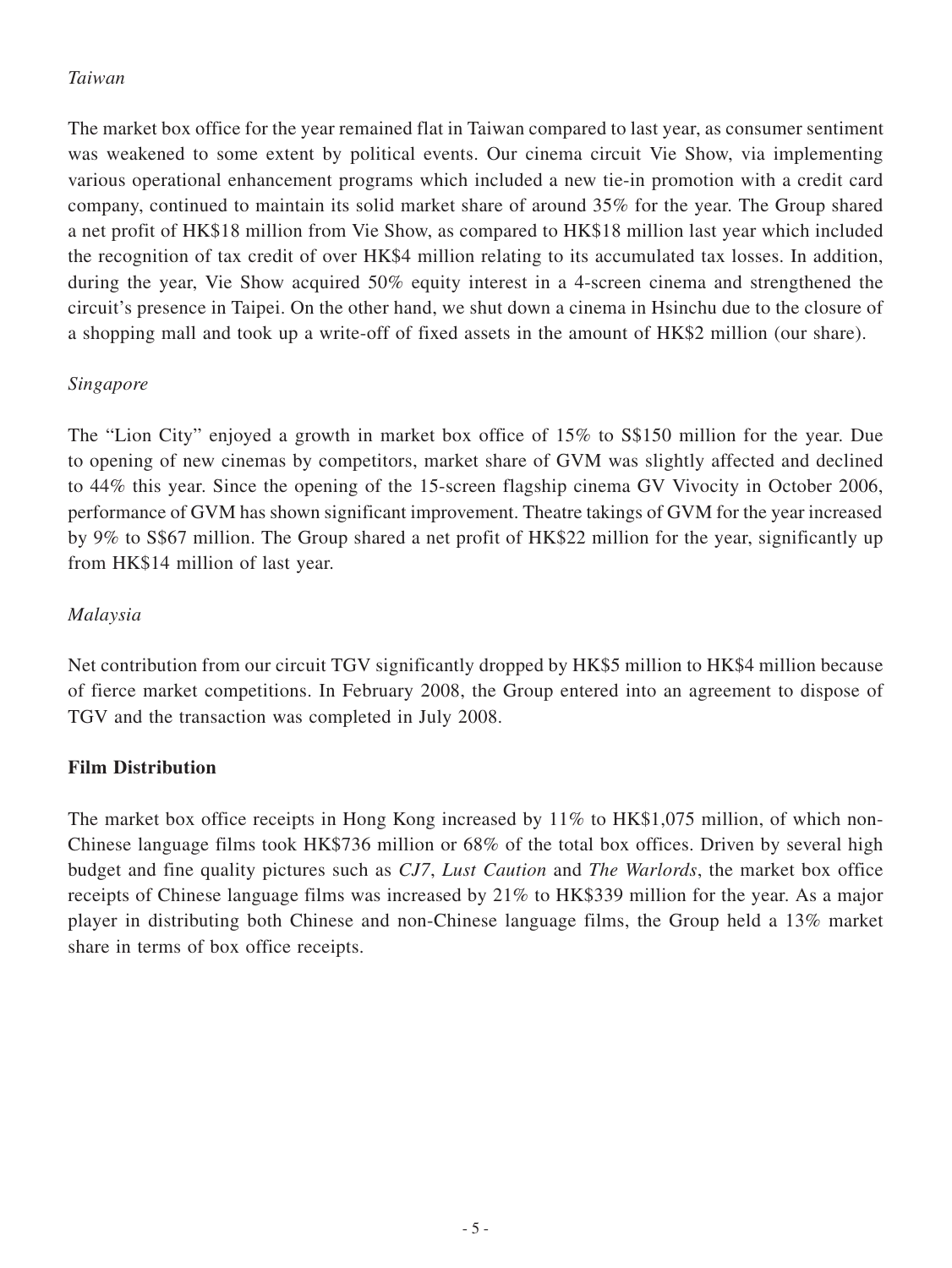# *Chinese Language Films*

The Group distributed 15 Chinese language films during the year, including Andy Lau's *The Warlords*, as compared to 12 titles over the same period last year. The total box office of Chinese language films distributed by the Group amounted to HK\$69 million and the Group holds a market share of approximately 20% this year.

The Group owns a film library of approximately 140 Chinese film titles for worldwide distribution which continuously generates steady income to the Group. During the year, the library generated an income of approximately HK\$10 million for the Group from its royalty licensing activity.

## *Non-Chinese Language Films*

The Group distributed 24 non-Chinese language films during the year, including *The Golden Compass*, *L Change The World* and *A Tale Of Mari And Three Puppies*. The total box office of non-Chinese films distributed by the Group increased by 26% to HK\$69 million, representing about 9% market share. The contribution from non-Chinese films was satisfactory but it was relatively soft compared to last year which included the income from the very successful Japanese movies *Death Note I & II* distributed by the Group in Hong Kong and Taiwan. Moving forward, the Group will continue to expand the film financing and licensing businesses in Hong Kong, mainland China and Taiwan. Our recently released 3D stereoscopic film, *Journey to the Centre of the Earth* in Hong Kong has delivered a very encouraging result.

# **PROSPECTS**

The Group has dedicated its efforts in strengthening and growing both the exhibition and distribution networks in territories with higher market potential and better returns. Given the continued opening of film market in mainland China and the increase in investment opportunities, we strongly believe that this is the appropriate time for the Group to redeploy its resources to strengthen our presence in mainland China. The Group has planned to open more screens in Shenzhen and other principal cities such as Beijing, Hangzhou, Suzhou and Wuxi in the years ahead.

We are facing a challenging year ahead with the recent global economic uncertainties caused by the sub-prime mortgage related credit crisis in United States as well as the austerity measures implemented in mainland China for preventing overheating economy and inflation. We are cautiously optimistic in respect to the prospects of film industry in territories we operated. Hong Kong will continue to be the base of the Group's operations and we have adopted stringent measures to control the general and administrative expenses.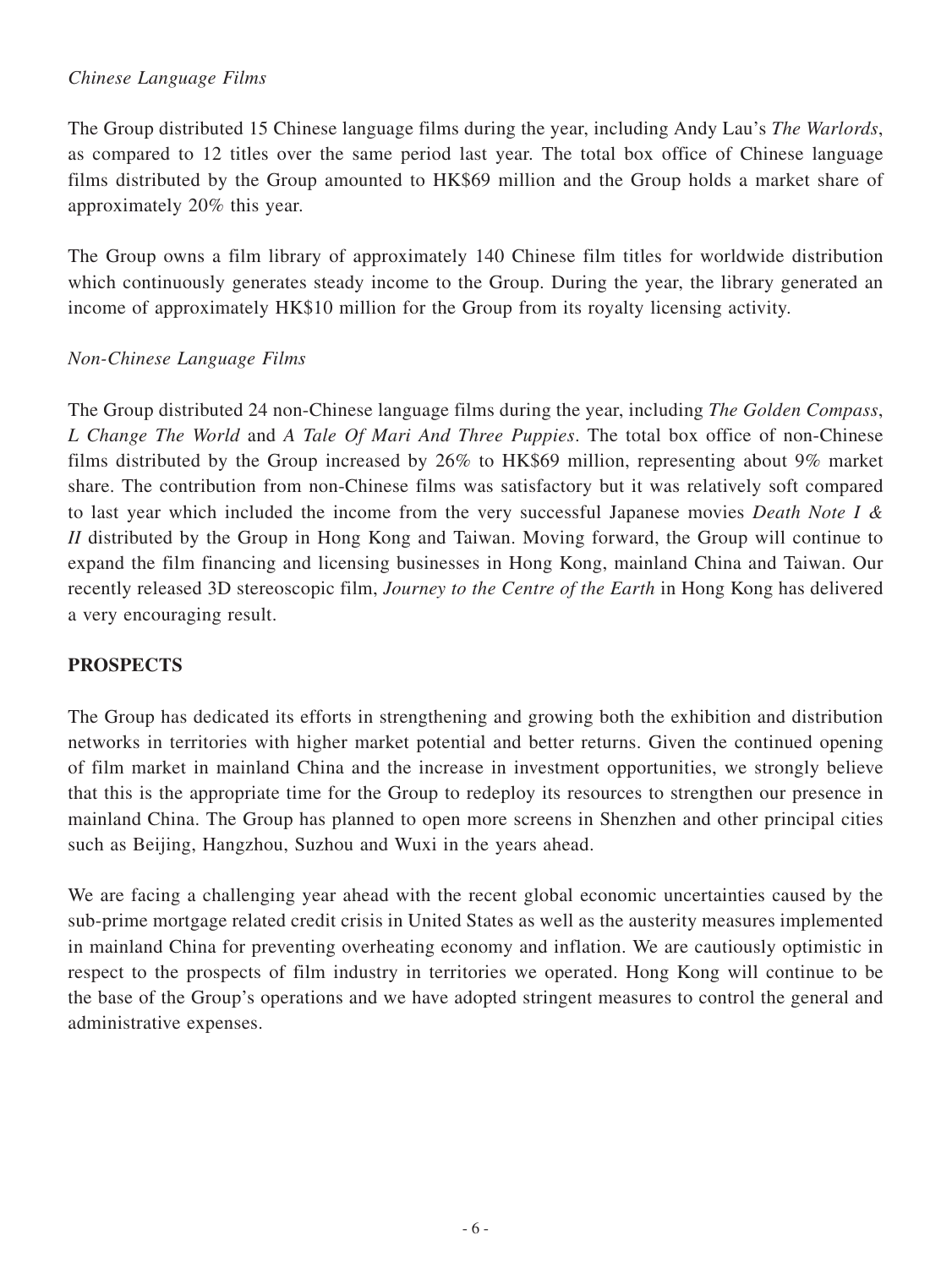# **FINANCIAL RESOURCES AND LIQUIDITY**

During the year, convertible notes in aggregate amounts of HK\$90 million have been converted into the ordinary shares of the Company, creating a total of approximately 41 million new ordinary shares at a conversion price of HK\$2.2 per share. The Group's borrowings significantly decreased.

In addition, the Group obtained a new bank loan facility of RMB24 million during the year for the development of our cinemas in mainland China. The loan is repayable within 4 years from the drawdown date and as at 30 June 2008, the loan has not been utilized. The loan is secured by the pledge of certain fixed assets of the Group and is at floating interest rates.

As at 30 June 2008, the Group's cash balance was HK\$266 million (2007: HK\$221 million), representing an increase of 20% as compared with that of 2007. The aggregate amount of the Group's bank borrowings and the convertible notes was HK\$52 million (2007: HK\$196 million). Our gearing ratio, calculated on the basis of external borrowings (including the convertible notes) over total assets, was 5%, representing a significant improvement from 21% in 2007. The improvement was mainly attributable to the conversion of the convertible notes and increase in total assets.

The Group's assets and liabilities are principally denominated in Hong Kong dollars except for certain assets and liabilities associated with the investments in mainland China, Taiwan, Singapore and Malaysia. Management has assessed the exchange risk exposures in these territories from time to time. Since the exchange rates of these currencies have been either relatively stable or favorable to the Group for the past two years, no hedging of foreign currencies was carried out during the year. The directors will continue to assess the exchange risk exposures, and will consider possible hedging measures in order to minimize the risk at reasonable cost.

The Group did not have any significant contingent liabilities as of 30 June 2008.

# **EMPLOYEES AND REMUNERATION POLICIES**

As at 30 June 2008, the Group had 311 (2007: 264) permanent employees. The Group remunerates its employees largely based on industry practice. In addition to salaries, commissions and discretionary bonuses, share options are granted to certain employees based on individual merit. The Group also operates a defined contribution retirement benefits scheme under the Mandatory Provident Fund Schemes Ordinance and as at the balance sheet, there was no forfeited contribution arising from employees leaving the retirement benefit scheme.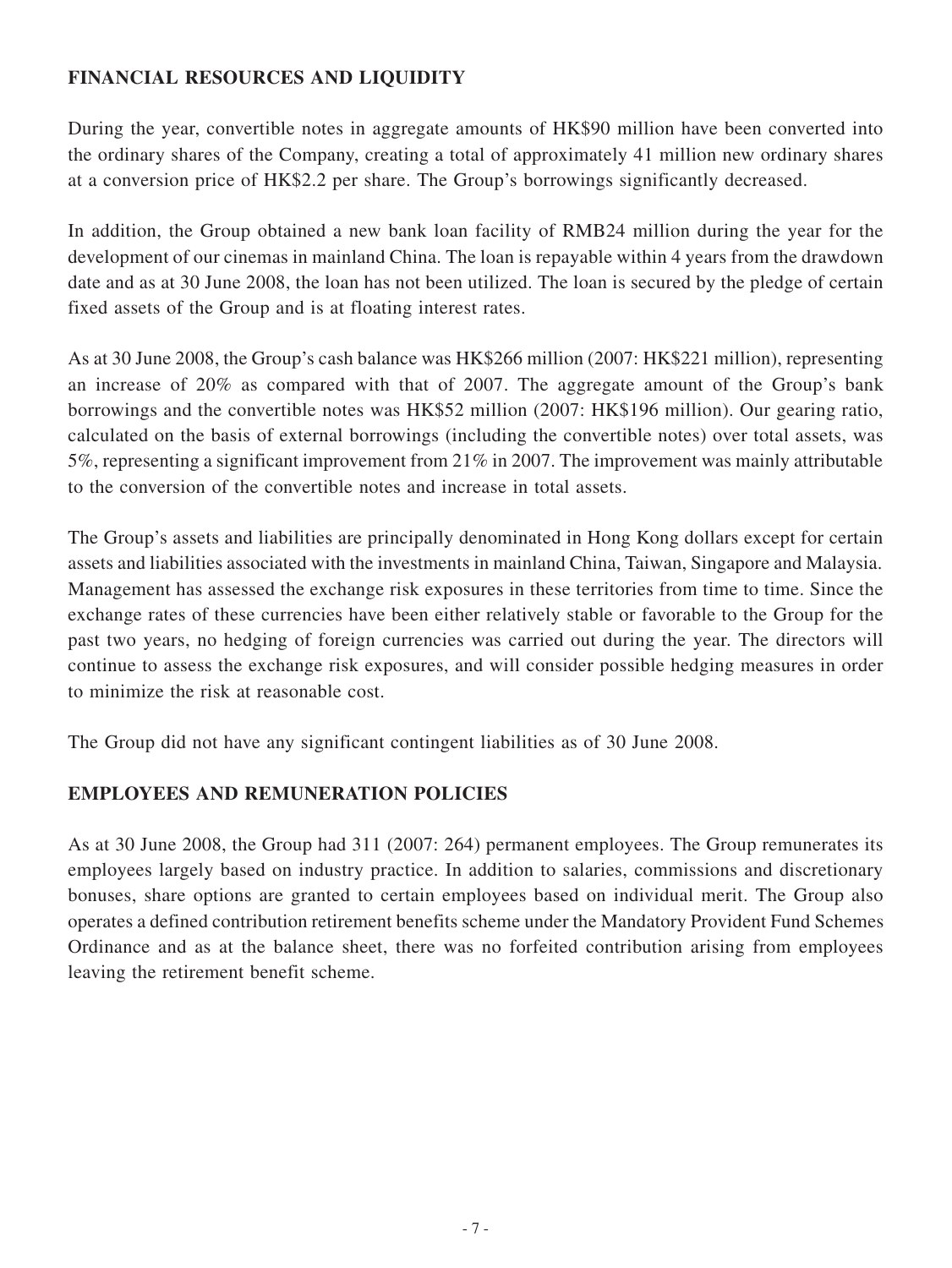## **RESULTS**

The Board of Directors (the "Board") of Golden Harvest Entertainment (Holdings) Limited (the "Company") herein announces the consolidated results of the Company and its subsidiaries (the "Group") for the year ended 30 June 2008, which have been reviewed by the audit committee of the Company (the "Audit Committee") together with the comparative figures for the previous year as follows:

# **CONSOLIDATED INCOME STATEMENT**

|                                                                                           | <b>Note</b>    | 2008<br><b>HK\$'000</b> | 2007<br>HK\$'000 |
|-------------------------------------------------------------------------------------------|----------------|-------------------------|------------------|
|                                                                                           |                |                         |                  |
| <b>Continuing operations</b>                                                              |                |                         |                  |
| <b>Turnover</b>                                                                           | $\overline{2}$ | 619,901                 | 469,511          |
| Cost of sales                                                                             |                | (289, 552)              | (216, 732)       |
| Gross profit                                                                              |                | 330,349                 | 252,779          |
| Other income                                                                              |                | 67,723                  | 43,775           |
| Selling and distribution costs                                                            |                | (301, 739)              | (244, 452)       |
| General and administrative expenses                                                       |                | (61, 498)               | (68, 799)        |
| Other operating expenses                                                                  |                | (14,979)                | (11, 445)        |
| Profit/(loss) from operations                                                             |                | 19,856                  | (28, 142)        |
| Finance costs                                                                             | 3(a)           | (11,970)                | (15,712)         |
| Share of profits less losses of associates                                                |                | 9,663                   | 20,801           |
| Gain on disposal of interest in an associate<br>Loss on disposal of interest in a jointly |                |                         | 115,970          |
| controlled entity                                                                         |                |                         | (5,717)          |
| <b>Profit before taxation</b>                                                             |                | 17,549                  | 87,200           |
| Income tax                                                                                | $\overline{4}$ | (10, 391)               | 414              |
| Profit for the year from continuing operations                                            |                | 7,158                   | 87,614           |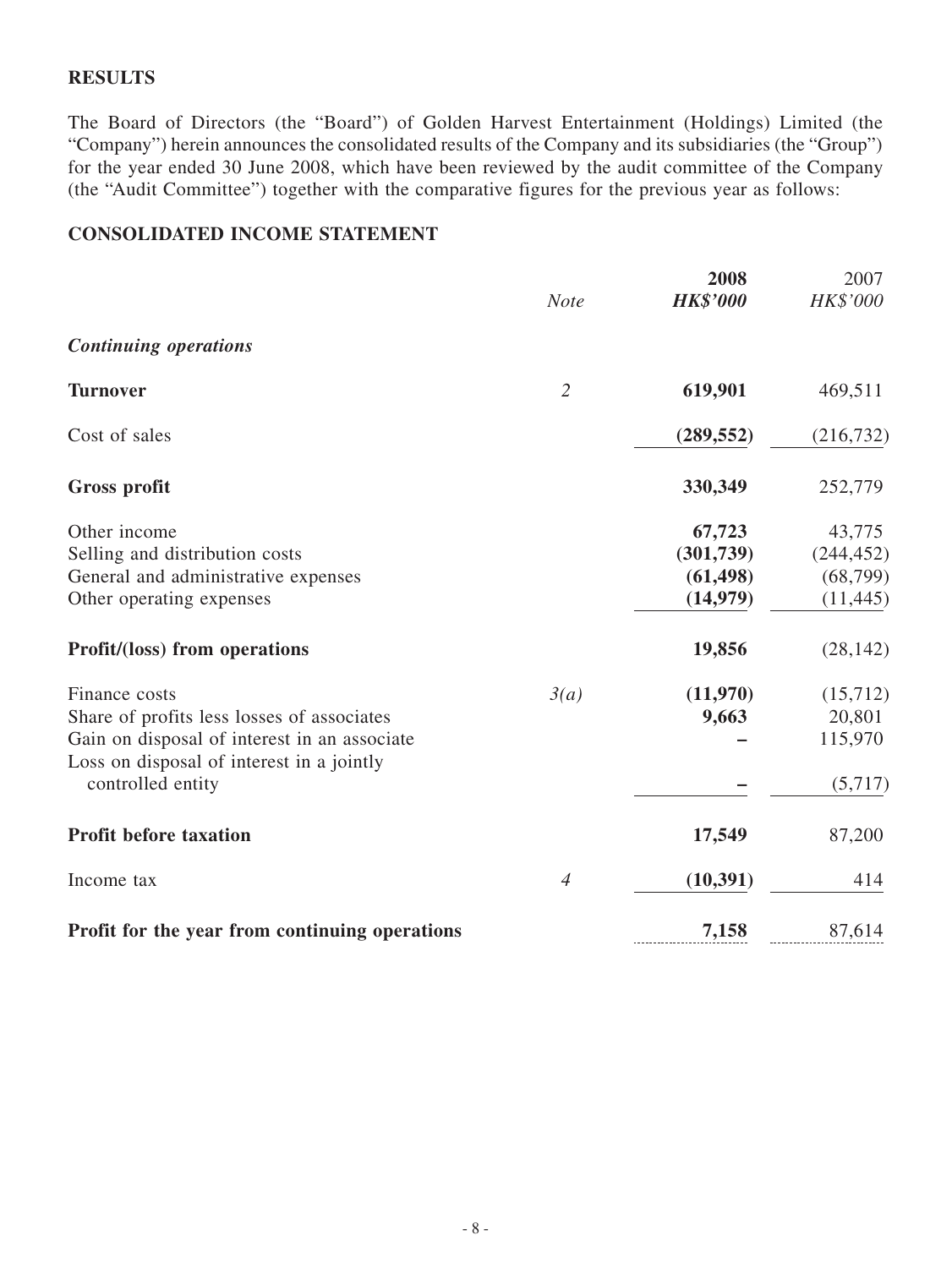|                                                                            | 2008<br><b>HK\$'000</b><br><b>Note</b> | 2007<br>HK\$'000                      |
|----------------------------------------------------------------------------|----------------------------------------|---------------------------------------|
| <b>Discontinued operation</b><br>- jointly controlled entity held for sale |                                        |                                       |
| Profit for the year from discontinued operation                            | 3,911                                  | 8,949                                 |
| Total profit for the year                                                  | $\mathfrak{Z}$<br>11,069               | 96,563                                |
| <b>Attributable to:</b>                                                    |                                        |                                       |
| Equity shareholders of the Company<br>Minority interests                   | 10,763<br>306                          | 96,717<br>(154)                       |
| Profit for the year                                                        | 11,069                                 | 96,563                                |
| <b>Earnings per share</b>                                                  | 5                                      |                                       |
| - Continuing operations<br>- Discontinued operation                        | 5.2 cents<br>3.0 cents<br>8.2 cents    | 66.6 cents<br>6.8 cents<br>73.4 cents |
| - Continuing operations<br>- Discontinued operation                        | 5.2 cents<br>3.0 cents                 | 52.8 cents<br>5.0 cents<br>57.8 cents |
|                                                                            |                                        | 8.2 cents                             |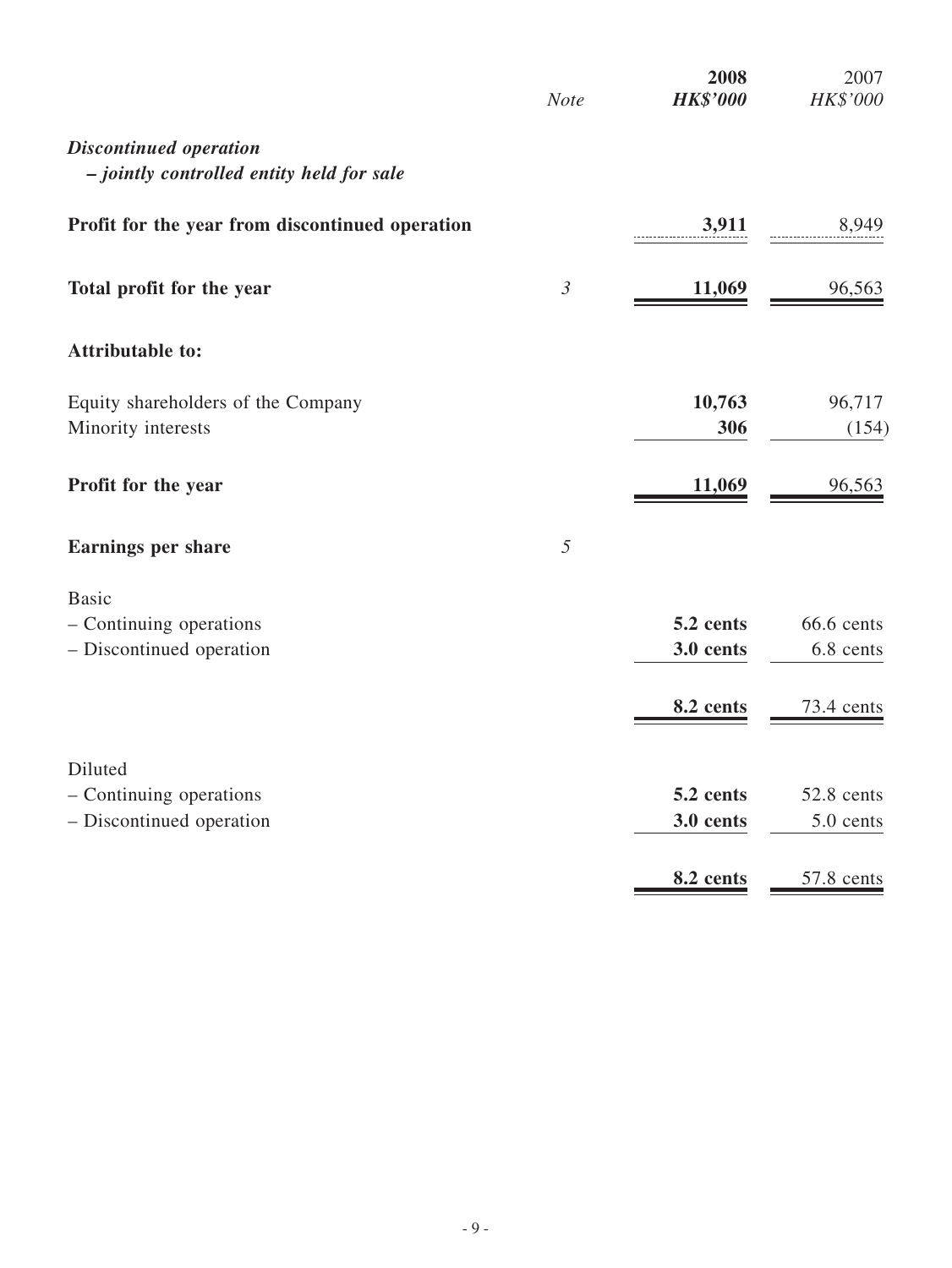# **CONSOLIDATED BALANCE SHEET**

|                                                          |             | 2008            | 2007     |
|----------------------------------------------------------|-------------|-----------------|----------|
|                                                          | <b>Note</b> | <b>HK\$'000</b> | HK\$'000 |
| <b>Non-current assets</b>                                |             |                 |          |
| Fixed assets                                             |             | 367,395         | 262,189  |
| Interest in associates                                   |             |                 | 169,369  |
| Amounts due from jointly controlled entities             |             | 32,285          | 26,069   |
| Prepaid rental                                           |             | 8,015           | 8,704    |
| Club memberships                                         |             | 3,590           | 3,590    |
| Rental and other deposits                                |             | 54,006          | 51,507   |
| Trademarks                                               |             | 79,421          | 79,421   |
| Deferred tax assets                                      |             | 358             | 1,503    |
| Pledged bank deposits                                    |             | 10,133          | 2,049    |
|                                                          |             | 555,203         | 604,401  |
| <b>Current assets</b>                                    |             |                 |          |
| Inventories                                              |             | 2,417           | 708      |
| Film rights                                              |             | 27,503          | 33,090   |
| Trade receivables                                        | 6           | 27,045          | 13,450   |
| Other receivables, deposits and prepayments              |             | 49,355          | 42,674   |
| Amounts due from jointly controlled entities             |             | 50,277          | 14,787   |
| Pledged bank deposits                                    |             |                 | 2,141    |
| Deposits and cash                                        |             | 266,307         | 219,162  |
|                                                          |             | 422,904         | 326,012  |
| Assets of a jointly controlled entity held for sale      |             | 141,037         |          |
|                                                          |             | 563,941         | 326,012  |
| <b>Current liabilities</b>                               |             |                 |          |
| Trade payables                                           | 7           | 68,609          | 46,946   |
| Other payables and accrued charges                       |             | 129,472         | 87,250   |
| Amounts due to associates                                |             |                 | 236      |
|                                                          |             | 3,675           | 5,622    |
| Customer deposits<br><b>Bank</b> loans                   |             | 12,480          | 25,311   |
| Convertible notes                                        |             | 31,066          | 20,262   |
|                                                          |             |                 | 353      |
| Current portion of finance lease payables                |             | 22,144          |          |
| Loans from joint venture partners                        |             |                 | 14,787   |
| Taxation payable                                         |             | 9,618           | 3,788    |
|                                                          |             | 277,064         | 204,555  |
| Liabilities of a jointly controlled entity held for sale |             | 101,135         |          |
|                                                          |             | 378,199         | 204,555  |
|                                                          |             |                 |          |
| Net current assets                                       |             | 185,742         | 121,457  |
| Total assets less current liabilities                    |             | 740,945         | 725,858  |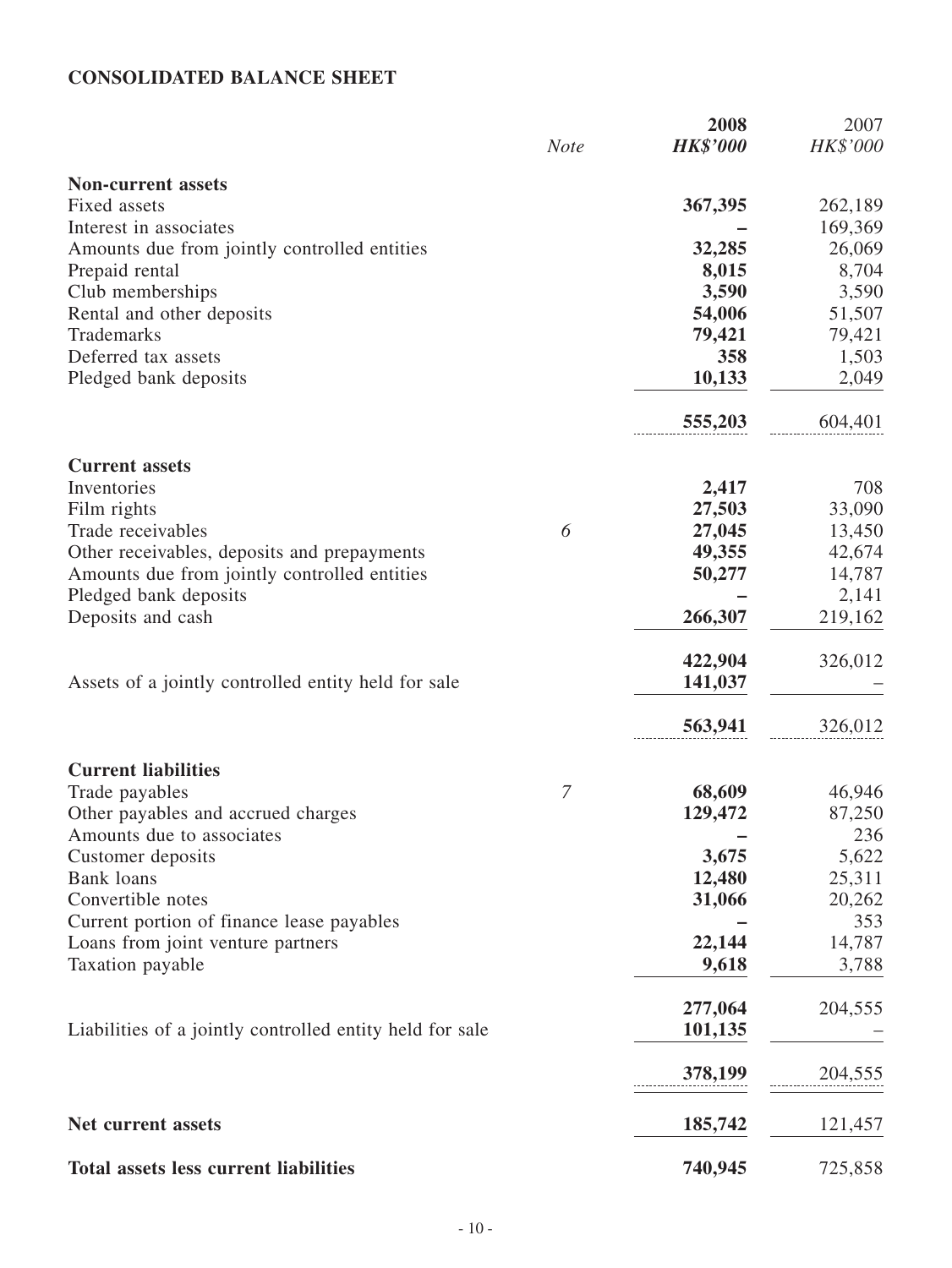|                                               |             | 2008            | 2007     |
|-----------------------------------------------|-------------|-----------------|----------|
|                                               | <b>Note</b> | <b>HK\$'000</b> | HK\$'000 |
| <b>Non-current liabilities</b>                |             |                 |          |
| <b>Bank</b> loans                             |             | 7,800           | 48,686   |
| Convertible notes                             |             |                 | 100,590  |
| Non-current portion of finance lease payables |             |                 | 799      |
| Loans from joint venture partners             |             | 42,505          | 26,069   |
| Loan from minority shareholder                |             | 696             |          |
| Deposits received                             |             | 4,248           | 3,700    |
| Deferred tax liabilities                      |             | 16,540          | 7,999    |
|                                               |             | 71,789          | 187,843  |
| <b>NET ASSETS</b>                             |             | 669,156         | 538,015  |
| <b>Capital and reserves</b>                   |             |                 |          |
| Share capital                                 |             | 169,638         | 128,357  |
| Reserves                                      |             | 498,097         | 409,103  |
| Total equity attributable to                  |             |                 |          |
| equity shareholders of the Company            |             | 667,735         | 537,460  |
| <b>Minority interests</b>                     |             | 1,421           | 555      |
| <b>TOTAL EQUITY</b>                           |             | 669,156         | 538,015  |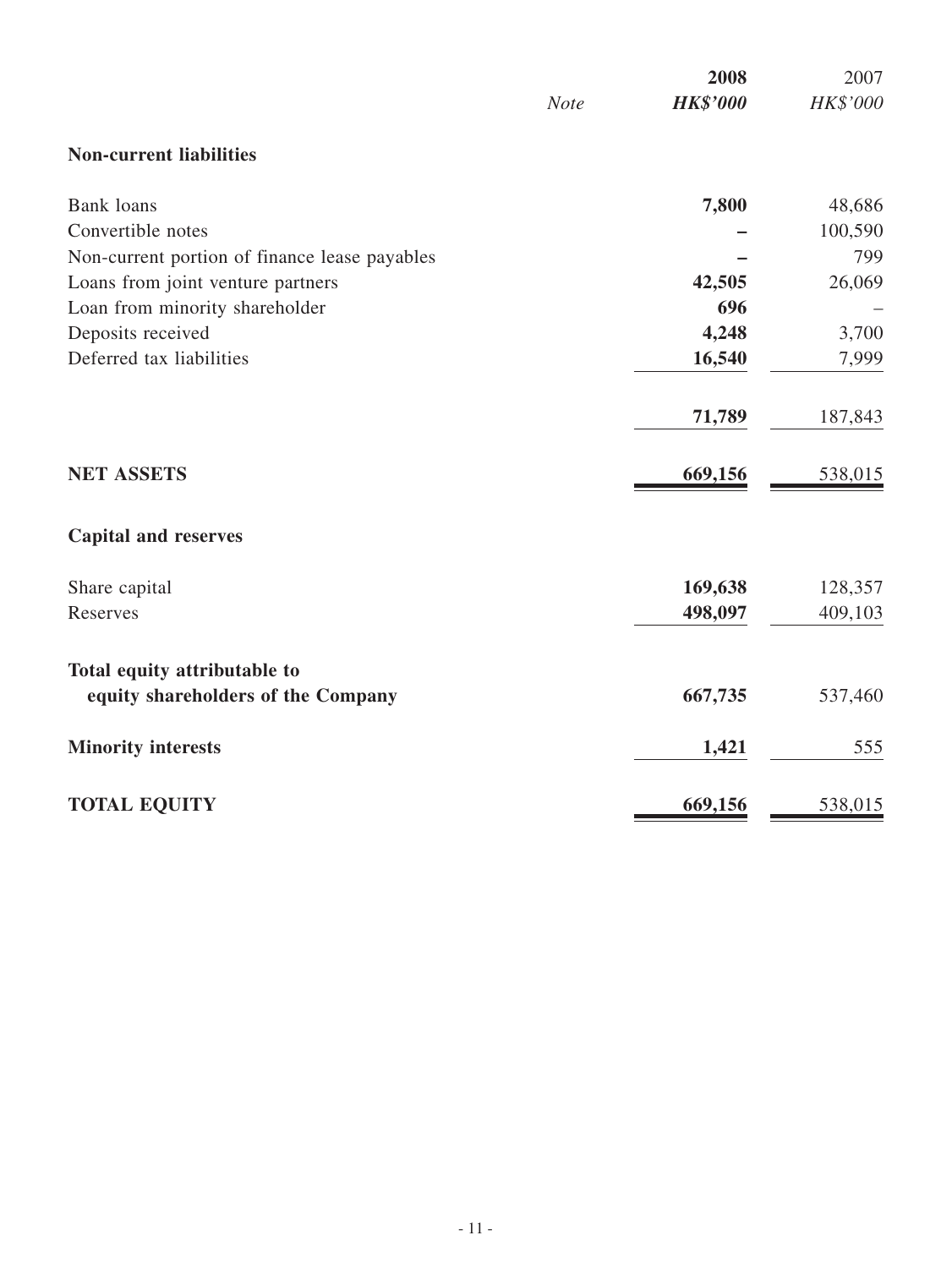# **NOTES TO THE FINANCIAL STATEMENTS**

## **1. STATEMENT OF COMPLIANCE**

These financial statements have been prepared in accordance with all applicable Hong Kong Financial Reporting Standards ("HKFRSs"), which collective term includes all applicable individual Hong Kong Financial Reporting Standards, Hong Kong Accounting Standards ("HKASs") and Interpretations issued by the Hong Kong Institute of Certified Public Accountants ("HKICPA"), accounting principles generally accepted in Hong Kong and the disclosure requirements of the Hong Kong Companies Ordinance. These financial statements also comply with the applicable disclosure provisions of the Rules Governing the Listing of Securities on The Stock Exchange of Hong Kong Limited.

The HKICPA has issued certain new and revised HKFRSs that are first effective or available for early adoption for the current accounting period of the Group and the Company. The adoption of the new and revised HKFRSs has no significant impact on the financial statements of the Group for the years ended 30 June 2007 and 30 June 2008 except for the presentation requirements following the adoption of HKFRS 7, "Financial instruments: Disclosures" and the amendment to HKAS 1, "Presentation of financial statements: Capital disclosures", there have been some additional disclosures provided as follows:

### **HKFRS 7, Financial instruments: Disclosures**

As a result of the adoption of HKFRS 7, the financial statements included expanded disclosure about the significance of the financial instruments and the nature and extent of risks arising from those instruments, compared with the information previously required to be disclosed by HKAS 32, "Financial Instruments: Disclosure and presentation".

### **HKAS 1, Presentation of financial statements: Capital disclosures**

The amendment to HKAS 1 introduces additional disclosure requirements to provide information about the level of capital and the Group's and the Company's objectives, policies and processes for managing capital.

Both HKFRS 7 and the amendment to HKAS 1 do not have any material impact on the classification, recognition and measurement of the amounts recognised in the financial statements.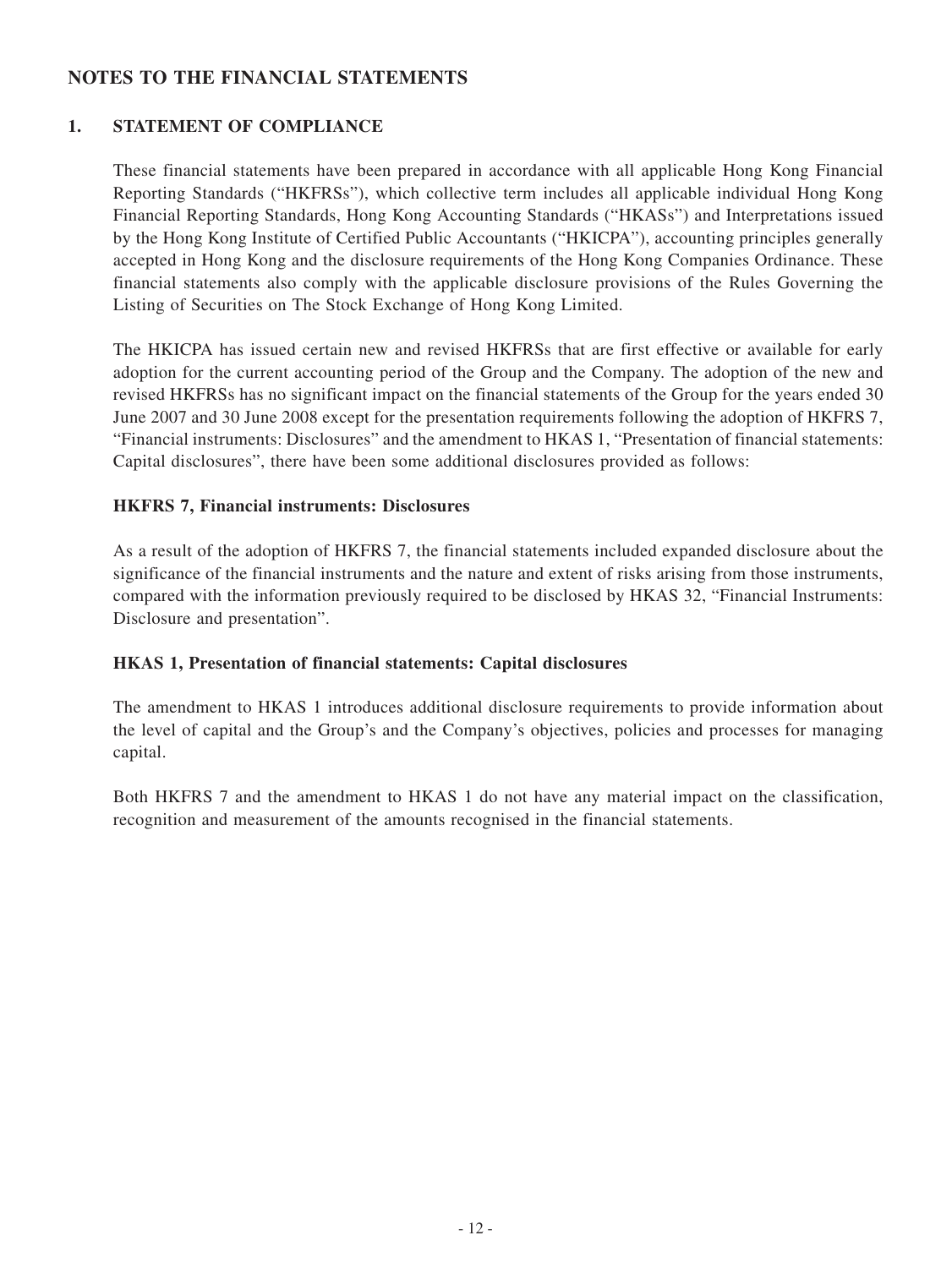#### **2. REVENUE AND SEGMENT INFORMATION**

#### **(a) Business segments**

The following tables present revenue, profit and certain asset, liability and expenditure information for the Group's business segments.

|                                                                                                                                      | 2008                                                        |                                       |                        |                                              |                                             |
|--------------------------------------------------------------------------------------------------------------------------------------|-------------------------------------------------------------|---------------------------------------|------------------------|----------------------------------------------|---------------------------------------------|
|                                                                                                                                      | <b>Film and</b><br>video<br>distribution<br><b>HK\$'000</b> | Film<br>exhibition<br><b>HK\$'000</b> | <b>HK\$'000</b>        | <b>Others</b> Elimination<br><b>HK\$'000</b> | <b>Total</b><br><b>HK\$'000</b>             |
| <b>Continuing operations</b>                                                                                                         |                                                             |                                       |                        |                                              |                                             |
| Sales to external customers<br>Inter-segment revenue<br>Other income                                                                 | 71,870<br>6,418<br>1,902                                    | 536,324<br>36,460                     | 11,707<br>1,837<br>329 | (8,255)<br>(413)                             | 619,901<br>38,278                           |
| Total revenue from<br>continuing operations                                                                                          | 80,190                                                      | 572,784                               | 13,873                 | (8,668)                                      | 658,179                                     |
| Segment results from<br>continuing operations                                                                                        | 4,945                                                       | 38,570                                | 757                    |                                              | 44,272                                      |
| Interest income<br>Unallocated operating<br>income/(expenses), net<br>Finance costs<br>Share of profits less losses<br>of associates | 3,897                                                       | 5,766                                 |                        |                                              | 5,423<br>$(29, 839)^*$<br>(11,970)<br>9,663 |
| Profit before taxation<br>Income tax                                                                                                 |                                                             |                                       |                        |                                              | 17,549<br>(10, 391)                         |
| Profit for the year from<br>continuing operations                                                                                    |                                                             |                                       |                        |                                              | 7,158                                       |
| <b>Discontinued operation</b>                                                                                                        |                                                             |                                       |                        |                                              |                                             |
| Sales to external customers<br>Other income                                                                                          |                                                             | 119,828<br>1,992                      |                        |                                              | 119,828<br>1,992                            |
| Total revenue from<br>discontinued operation                                                                                         |                                                             | 121,820                               |                        |                                              | 121,820                                     |
| Segment results from<br>discontinued operation                                                                                       |                                                             | 8,524                                 |                        |                                              | 8,524                                       |
| Interest income<br>Finance costs                                                                                                     |                                                             |                                       |                        |                                              | 421<br>(1, 515)                             |
| Profit before taxation<br>Income tax                                                                                                 |                                                             |                                       |                        |                                              | 7,430<br>(3,519)                            |
| Profit for the year from<br>discontinued operation                                                                                   |                                                             |                                       |                        |                                              | 3,911                                       |
| Total profit for the year                                                                                                            |                                                             |                                       |                        |                                              | 11,069                                      |

\* *This includes exchange gain of \$24,154,000.*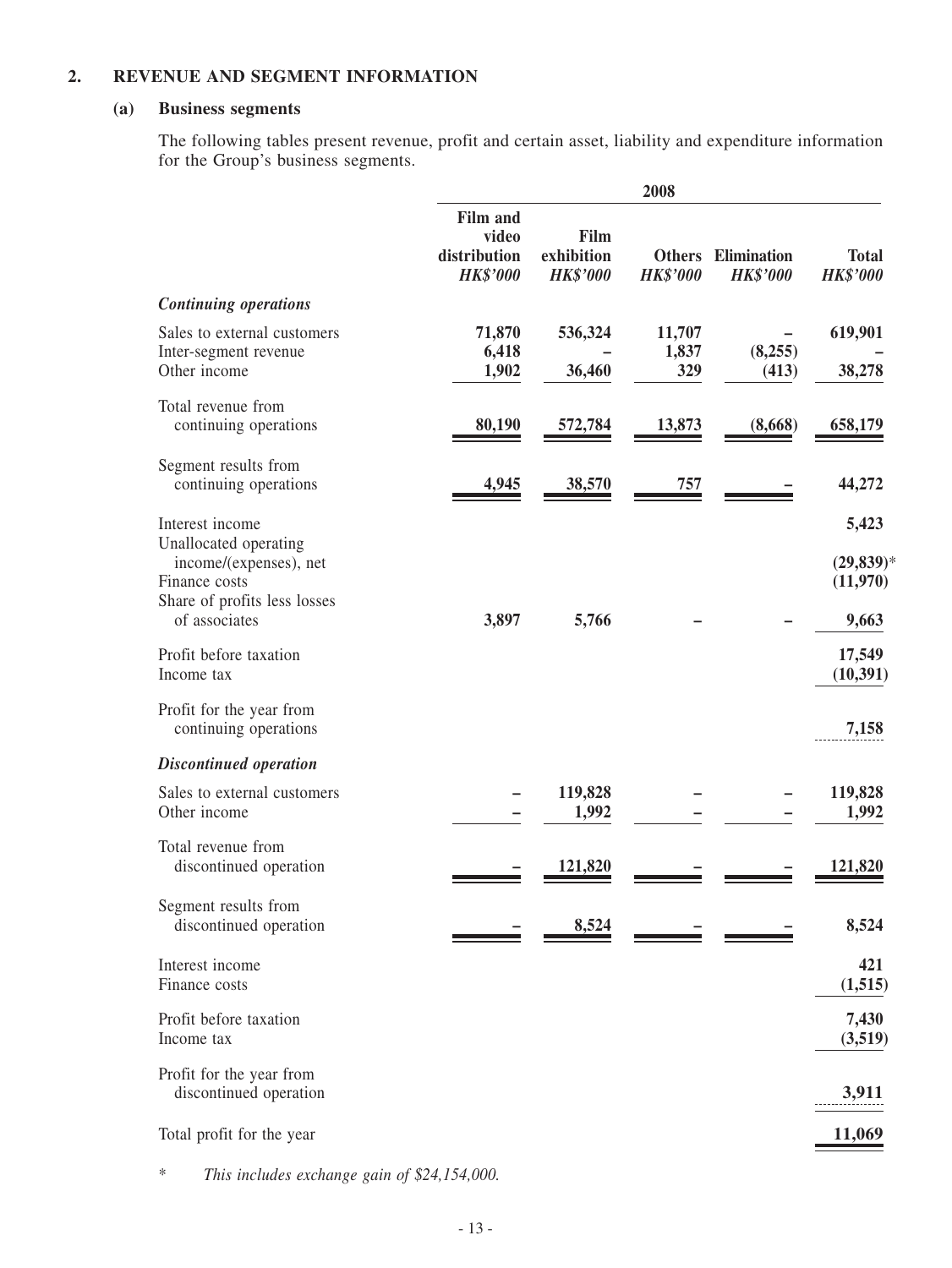|                                                                                                               | 2008                                                        |                                       |                 |                                              |                                         |
|---------------------------------------------------------------------------------------------------------------|-------------------------------------------------------------|---------------------------------------|-----------------|----------------------------------------------|-----------------------------------------|
|                                                                                                               | <b>Film and</b><br>video<br>distribution<br><b>HK\$'000</b> | Film<br>exhibition<br><b>HK\$'000</b> | <b>HK\$'000</b> | <b>Others</b> Elimination<br><b>HK\$'000</b> | <b>Total</b><br><b>HK\$'000</b>         |
| Depreciation for the year<br>Unallocated                                                                      | 537                                                         | 48,348                                | 230             |                                              | 49,115<br>1,091                         |
|                                                                                                               |                                                             |                                       |                 |                                              | 50,206                                  |
| Amortisation of prepaid<br>land lease payments<br>Amortisation of film rights                                 | 31,930                                                      | 321                                   | 19              |                                              | 340<br>31,930                           |
| Impairment allowances for<br>trade and other receivables, net                                                 | 1,535                                                       | 259                                   | $\overline{2}$  |                                              |                                         |
| Segment assets<br>Assets of a jointly controlled<br>entity held for sale<br>Trademarks<br>Unallocated assets  | 86,188                                                      | 655,064                               | 7,563           |                                              | 748,815<br>141,037<br>79,421<br>149,871 |
| Total assets                                                                                                  |                                                             |                                       |                 |                                              | 1,119,144                               |
| Segment liabilities<br>Liabilities of a jointly controlled<br>entity held for sale<br>Unallocated liabilities | 39,562                                                      | 214,305                               | 4,782           |                                              | 258,649<br>101,135<br>90,204            |
| Total liabilities                                                                                             |                                                             |                                       |                 |                                              | 449,988                                 |
| Capital expenditure incurred<br>during the year<br>Unallocated                                                | 716                                                         | 65,417                                |                 |                                              | 66,133<br>1,782<br>67,915               |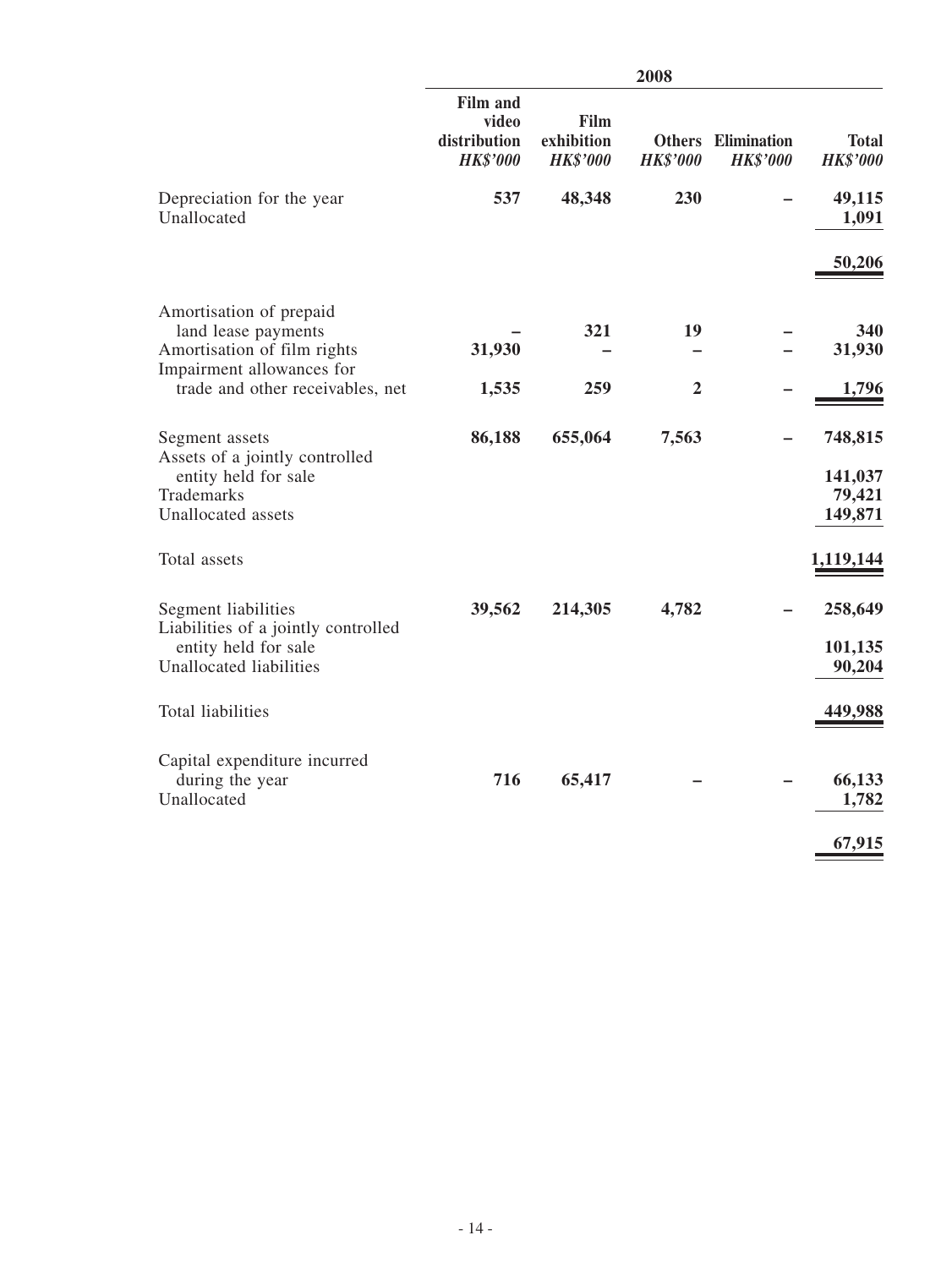|                                                                                                                        |                                               |                                | 2007                   |                         |                                              |
|------------------------------------------------------------------------------------------------------------------------|-----------------------------------------------|--------------------------------|------------------------|-------------------------|----------------------------------------------|
|                                                                                                                        | Film and<br>video<br>distribution<br>HK\$'000 | Film<br>exhibition<br>HK\$'000 | Others<br>HK\$'000     | Elimination<br>HK\$'000 | Total<br>HK\$'000                            |
| <b>Continuing operations</b>                                                                                           |                                               |                                |                        |                         |                                              |
| Sales to external customers<br>Inter-segment revenue<br>Other income                                                   | 59,647<br>6,160<br>1,769                      | 392,605<br>29,966              | 17,259<br>1,053<br>340 | (7,213)<br>(341)        | 469,511<br>31,734                            |
| Total revenue from<br>continuing operations                                                                            | 67,576                                        | 422,571                        | 18,652                 | (7, 554)                | 501,245                                      |
| Segment results from<br>continuing operations                                                                          | 14,352                                        | 19                             | 872                    |                         | 15,243                                       |
| Interest income<br>Unallocated operating<br>income/(expenses), net<br>Finance costs<br>Share of profits less losses of |                                               |                                |                        |                         | 4,959<br>$(48,344)$ <sup>*</sup><br>(15,712) |
| associates<br>Gain on disposal of interest<br>in an associate                                                          | 4,542                                         | 16,259                         |                        |                         | 20,801<br>115,970                            |
| Loss on disposal of interest in<br>a jointly controlled entity                                                         |                                               |                                |                        |                         | (5,717)                                      |
| Profit before taxation<br>Income tax                                                                                   |                                               |                                |                        |                         | 87,200<br>414                                |
| Profit for the year from<br>continuing operations                                                                      |                                               |                                |                        |                         | 87,614                                       |
| <b>Discontinued operation</b>                                                                                          |                                               |                                |                        |                         |                                              |
| Sales to external customers<br>Other income                                                                            |                                               | 96,189<br>1,815                |                        |                         | 96,189<br>1,815                              |
| Total revenue from<br>discontinued operation                                                                           |                                               | 98,004                         |                        |                         | 98,004                                       |
| Segment results from<br>discontinued operation                                                                         |                                               | <u>13,262</u>                  |                        |                         | 13,262                                       |
| Interest income<br>Finance costs                                                                                       |                                               |                                |                        |                         | 486<br>(907)                                 |
| Profit before taxation<br>Income tax                                                                                   |                                               |                                |                        |                         | 12,841<br>(3,892)                            |
| Profit for the year from<br>discontinued operation                                                                     |                                               |                                |                        |                         | 8,949                                        |
| Total profit for the year                                                                                              |                                               |                                |                        |                         | 96,563                                       |

*\* This includes exchange gain of \$5,726,000.*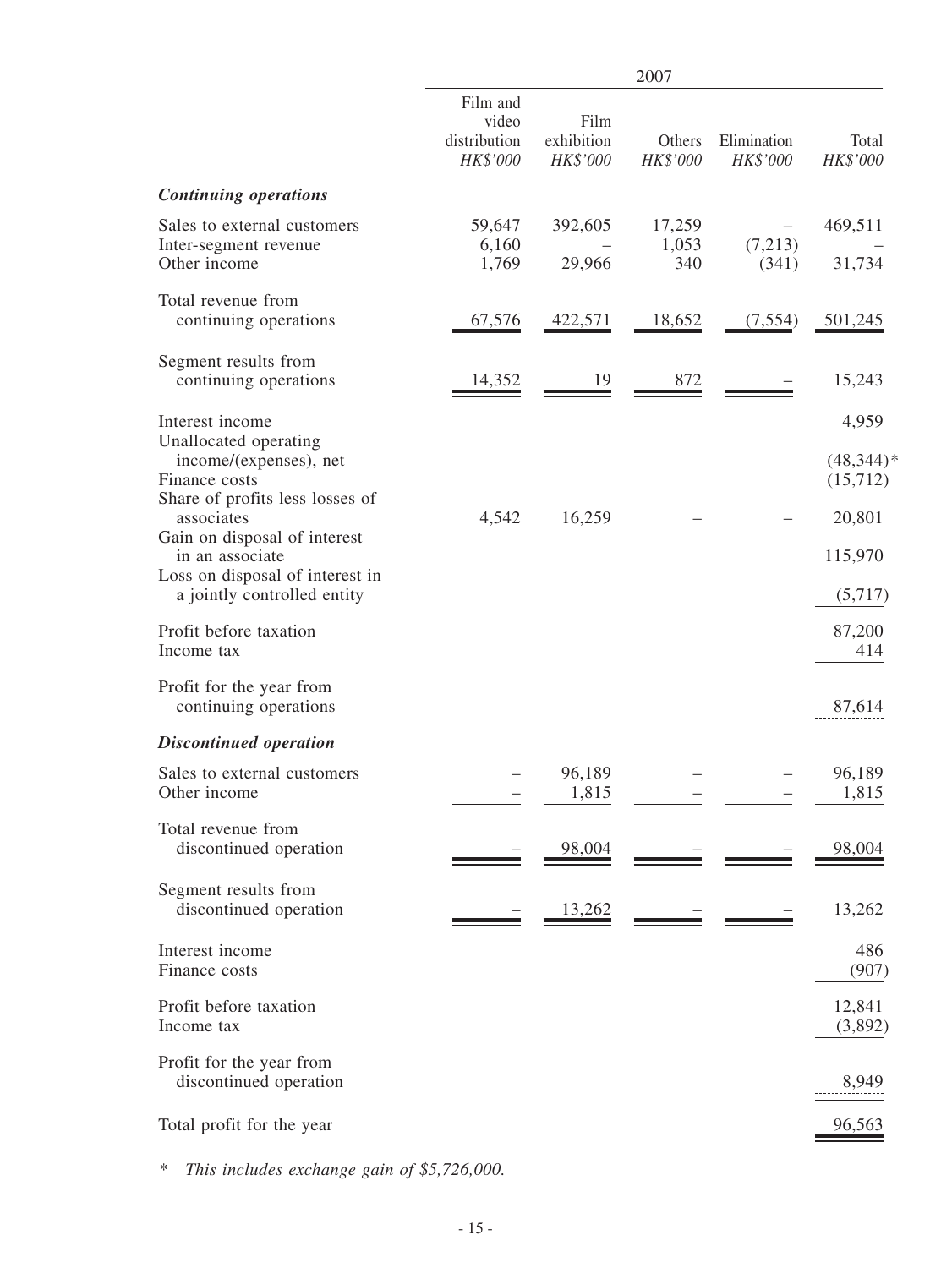|                                                                               | 2007                                          |                                |                    |                         |                                         |
|-------------------------------------------------------------------------------|-----------------------------------------------|--------------------------------|--------------------|-------------------------|-----------------------------------------|
|                                                                               | Film and<br>video<br>distribution<br>HK\$'000 | Film<br>exhibition<br>HK\$'000 | Others<br>HK\$'000 | Elimination<br>HK\$'000 | Total<br>HK\$'000                       |
| Depreciation for the year<br>Unallocated                                      | 298                                           | 40,167                         | 213                |                         | 40,678<br>1,093                         |
|                                                                               |                                               |                                |                    |                         | 41,771                                  |
| Amortisation of prepaid land<br>lease payments<br>Amortisation of film rights | 11,058                                        |                                | 18                 |                         | 18<br>11,058                            |
| Impairment allowances for<br>trade and other receivables, net                 | (99)                                          | (2)                            | 1,428              |                         | 1,327                                   |
| Segment assets<br>Interest in associates<br>Trademarks<br>Unallocated assets  | 64,723                                        | 426,826                        | 8,736              |                         | 500,285<br>169,369<br>79,421<br>181,338 |
| Total assets                                                                  |                                               |                                |                    |                         | 930,413                                 |
| Segment liabilities<br>Unallocated liabilities                                | 23,982                                        | 145,222                        | 5,327              |                         | 174,531<br>217,867                      |
| Total liabilities                                                             |                                               |                                |                    |                         | 392,398                                 |
| Capital expenditure incurred<br>during the year<br>Unallocated                | 429                                           | 64,399                         | 102                |                         | 64,930<br>1,086                         |
|                                                                               |                                               |                                |                    |                         | 66,016                                  |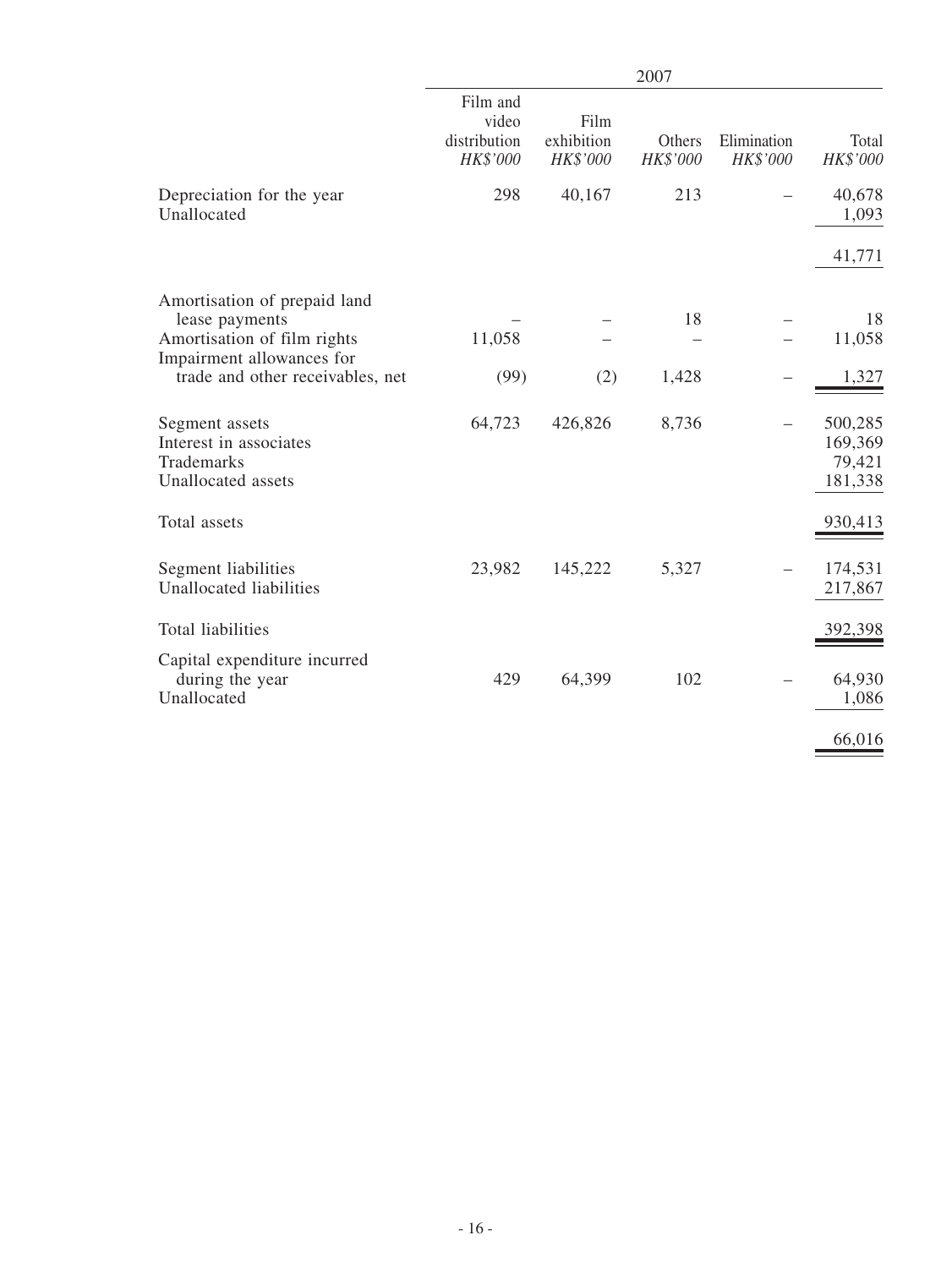# **(b) Geographical segments**

The following table presents revenue and certain assets and expenditure information for the Group's geographical segments.

|                                                                                      | 2008                                |                        |                              |                                  |                             |                            |                                  |                                 |
|--------------------------------------------------------------------------------------|-------------------------------------|------------------------|------------------------------|----------------------------------|-----------------------------|----------------------------|----------------------------------|---------------------------------|
|                                                                                      |                                     |                        |                              |                                  |                             | Elsewhere                  |                                  |                                 |
|                                                                                      | <b>Hong Kong</b><br><b>HK\$'000</b> | PRC<br><b>HK\$'000</b> | Singapore<br><b>HK\$'000</b> | <b>Taiwan</b><br><b>HK\$'000</b> | Malaysia<br><b>HK\$'000</b> | in Asia<br><b>HK\$'000</b> | <b>Others</b><br><b>HK\$'000</b> | <b>Total</b><br><b>HK\$'000</b> |
| Sales to external customers<br>Less:                                                 | 209,134                             | 63,919                 | 140,490                      | 202,688                          | 120,272                     | 2,439                      | 787                              | 739,729                         |
| Attributable to discontinued operation                                               |                                     |                        |                              |                                  | 119,828                     |                            |                                  | 119,828                         |
| Sales to external customers from<br>continuing operations                            | 209,134                             | 63,919                 | 140,490                      | 202,688                          | 444                         | 2,439                      | 787                              | 619,901                         |
| Other segment information:<br>Segment assets<br><b>Trademarks</b>                    | 283,524                             | 83,458                 | 297,679                      | 207,359                          | 167,700                     |                            | 3                                | 1,039,723<br>79,421             |
| Capital expenditure<br>incurred during the year                                      | 11,400                              | 3,822                  | 8,301                        | 11,122                           | 33,270                      |                            |                                  | 67,915                          |
|                                                                                      |                                     |                        |                              | 2007                             |                             |                            |                                  |                                 |
|                                                                                      |                                     |                        |                              |                                  |                             | Elsewhere                  |                                  |                                 |
|                                                                                      | Hong Kong<br>HK\$'000               | PRC<br>HK\$'000        | Singapore<br>HK\$'000        | Taiwan<br>HK\$'000               | Malaysia<br>HK\$'000        | in Asia<br>HK\$'000        | Others<br>HK\$'000               | Total<br>HK\$'000               |
| Sales to external customers<br>Less:                                                 | 196,740                             | 52,847                 |                              | 213,849                          | 98,049                      | 3,035                      | 1,180                            | 565,700                         |
| Attributable to discontinued operation                                               |                                     |                        |                              |                                  | 96,189                      |                            |                                  | 96,189                          |
| Sales to external customers from<br>continuing operations                            | 196,740                             | 52,847                 |                              | 213,849                          | 1,860                       | 3,035                      | 1,180                            | 469,511                         |
| Other segment information:<br>Segment assets<br>Interest in associates<br>Trademarks | 305,290                             | 50,058                 |                              | 194,082                          | 131,987                     | 191                        | 15                               | 681,623<br>169,369<br>79,421    |
| Capital expenditure<br>incurred during the year                                      | 13,070                              | 6,599                  |                              | 10,955                           | 35,392                      |                            |                                  | 66,016                          |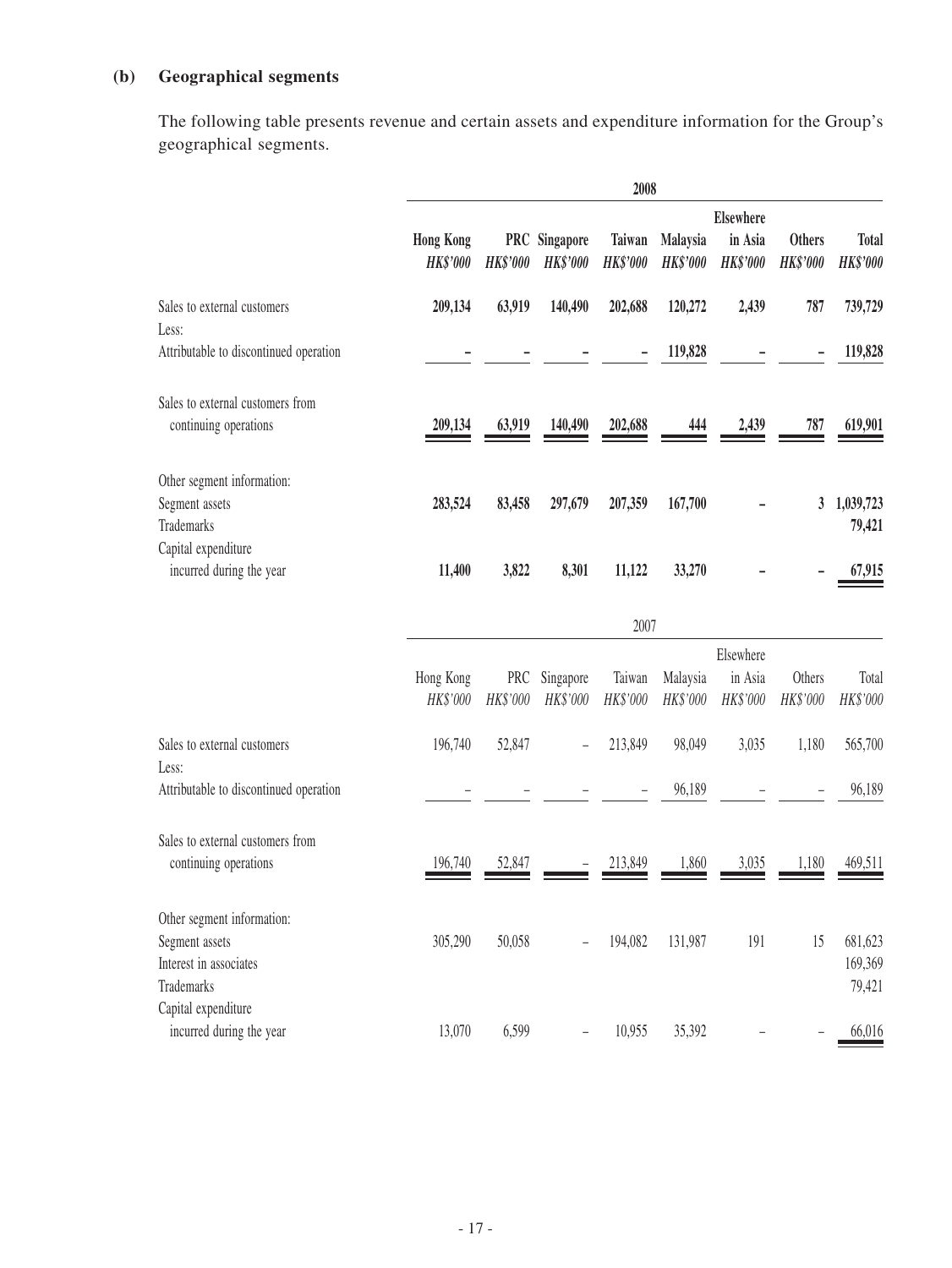# **3. PROFIT FOR THE YEAR**

Profit for the year is arrived at after charging:

|     |                                                           | 2008<br><b>HK\$'000</b> | 2007<br>HK\$'000 |
|-----|-----------------------------------------------------------|-------------------------|------------------|
| (a) | <b>Finance costs</b>                                      |                         |                  |
|     | <b>Continuing operations</b>                              |                         |                  |
|     | Interest on bank loans wholly repayable within five years | 2,415                   | 5,980            |
|     | Interest on convertible notes                             | 7,790                   | 7,186            |
|     | Interest on loans from joint venture partners             | 911                     | 1,812            |
|     | Finance charges on obligations under finance leases       | 79                      | 109              |
|     | Other borrowing costs                                     | 775                     | 625              |
|     |                                                           | 11,970                  | 15,712           |
|     | <b>Discontinued operation</b>                             |                         |                  |
|     | Interest on bank loans wholly repayable within five years | 1,515                   | 907              |
|     |                                                           | 13,485                  | 16,619           |
| (b) | <b>Other items</b>                                        |                         |                  |
|     | Cost of inventories                                       | 33,565                  | 8,003            |
|     | Cost of services                                          | 276,344                 | 238,854          |
|     | Depreciation                                              | 50,206                  | 41,771           |
|     | Amortisation of prepaid land lease payments               | 340                     | 18               |
|     | Amortisation of film rights                               | 31,930                  | 11,058           |
|     | Loss on disposal of property, plant and equipment         | 7,027                   | 1,945            |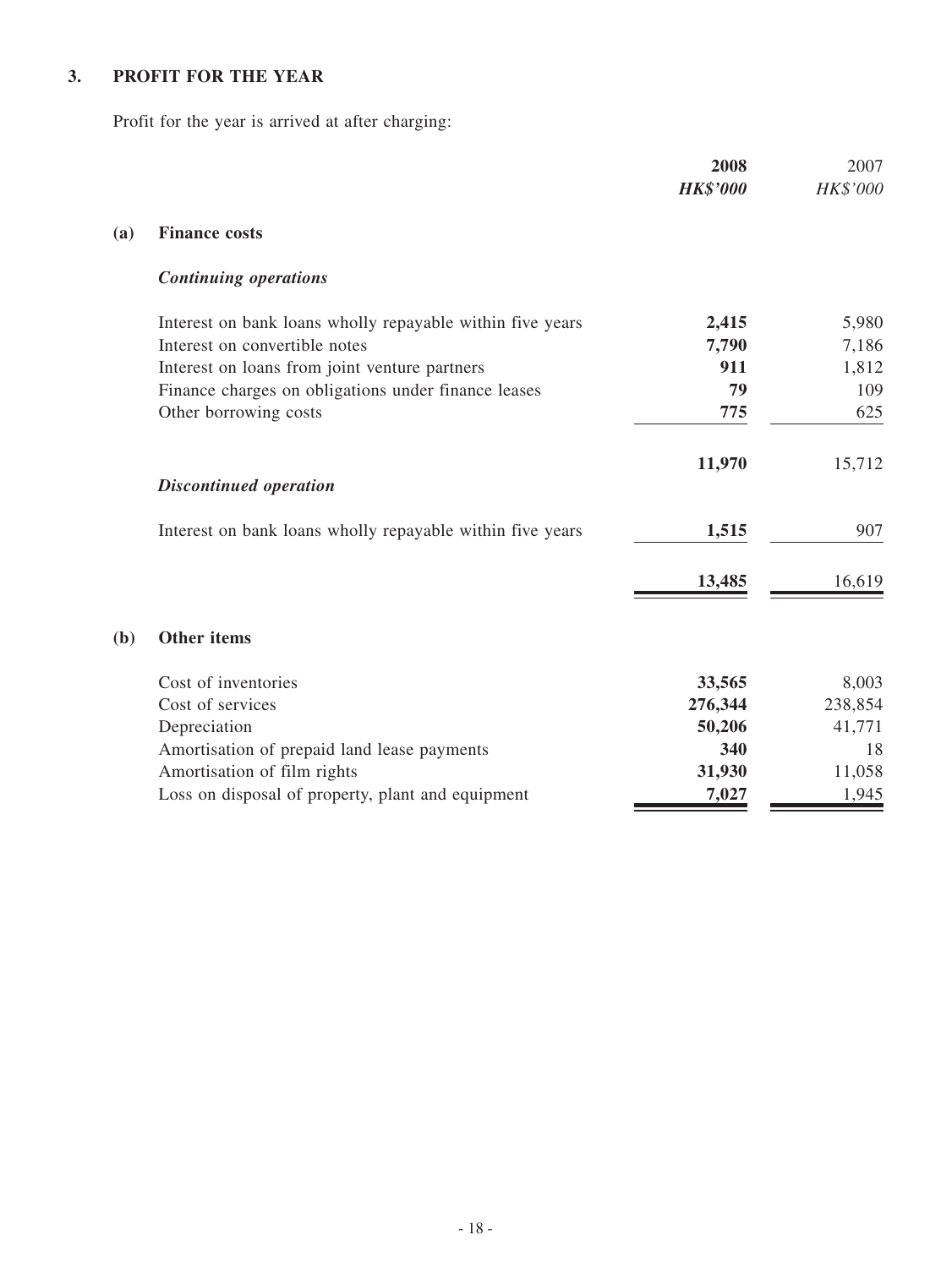# **4. INCOME TAX**

Taxation in the consolidated income statement represents:

|                                                   | 2008            | 2007     |
|---------------------------------------------------|-----------------|----------|
| <b>Continuing operations</b>                      | <b>HK\$'000</b> | HK\$'000 |
|                                                   |                 |          |
| Group                                             |                 |          |
| Current income tax                                |                 |          |
| Provision for overseas tax                        | 948             | 1,237    |
| (Over)/under-provision in respect of prior years  | (543)           | 312      |
|                                                   | 405             | 1,549    |
| Jointly controlled entities                       |                 |          |
| Current income tax                                |                 |          |
| Provision for overseas tax                        | 2,583           |          |
| Over-provision in respect of prior years          |                 | (279)    |
|                                                   | 2,583           | (279)    |
| Deferred $tax -overse$                            |                 |          |
| Origination and reversal of temporary differences | 7,403           | (1,684)  |
|                                                   | 9,986           | (1,963)  |
|                                                   | 10,391          | (414)    |
| <b>Discontinued operation</b>                     |                 |          |
| Current income tax                                |                 |          |
| Provision for overseas tax                        | 2,269           | 3,465    |
| Deferred tax - overseas                           |                 |          |
| Origination and reversal of temporary differences | 1,250           | 427      |
|                                                   | 3,519           | 3,892    |
|                                                   | <u>13,910</u>   | 3,478    |
|                                                   |                 |          |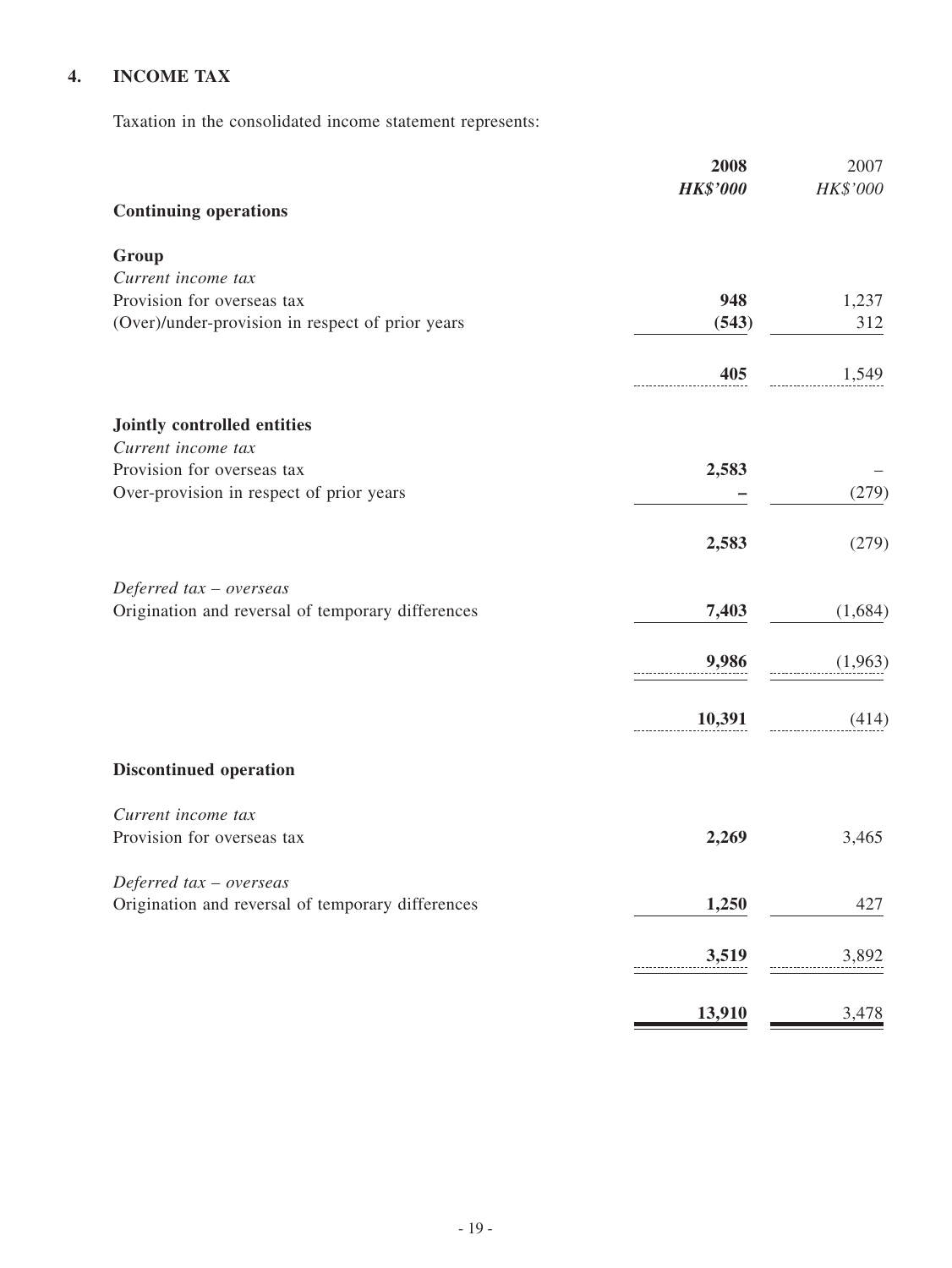#### **5. EARNINGS PER SHARE**

#### **Basic earnings per share**

The calculation of basic earnings per share is based on the profit attributable to equity shareholders of the Company from continuing operations and discontinued operation of HK\$6,852,000 and HK\$3,911,000 respectively (2007: HK\$87,768,000 and HK\$8,949,000) and the weighted average of 131,225,351 ordinary shares (2007: 131,804,146 ordinary shares) in issue during the year, calculated as follows:

(i) Profit attributable to ordinary equity shareholders of the Company

|      |                                                     | 2008<br><b>HK\$'000</b> | 2007<br>HK\$'000 |
|------|-----------------------------------------------------|-------------------------|------------------|
|      | Profit attributable to ordinary equity shareholders |                         |                  |
|      | - Continuing operations                             | 6,852                   | 87,768           |
|      | - Discontinued operation                            | 3,911                   | 8,949            |
|      |                                                     | 10,763                  | 96,717           |
| (ii) | Weighted average number of ordinary shares          |                         |                  |
|      |                                                     | 2008                    | 2007             |
|      | Issued ordinary shares at 1 July                    | 128,356,537             | 133,030,937      |
|      | Effect of shares repurchased                        | (1,390,724)             | (1,226,791)      |
|      | Effect of share options exercised                   | 546,175                 |                  |
|      | Effect of conversion of convertible notes           | 3,713,363               |                  |
|      | Weighted average number of ordinary shares          |                         |                  |
|      | at 30 June                                          | 131,225,351             | 131,804,146      |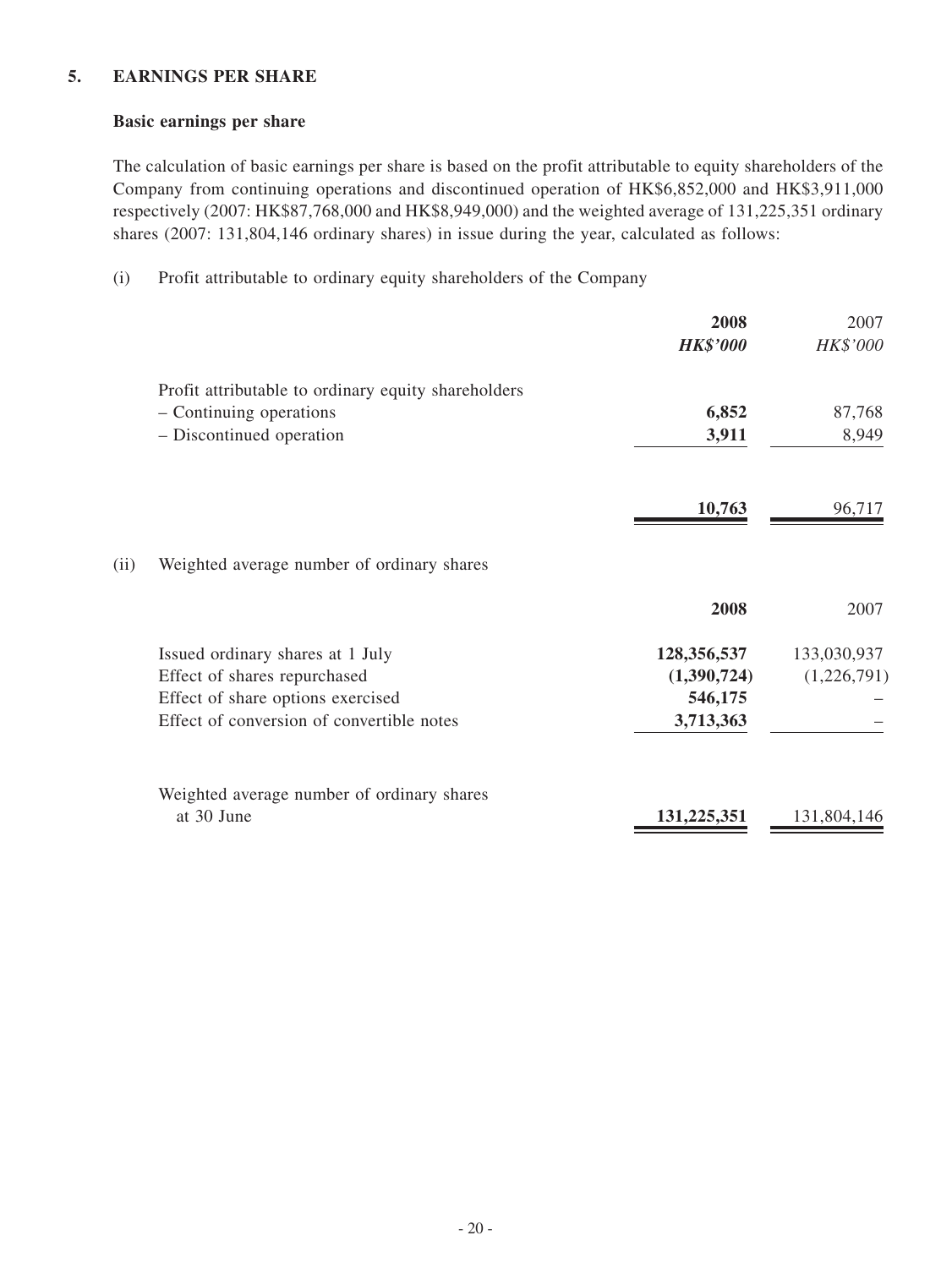#### **Diluted earnings per share**

The calculation of diluted earnings per share is based on the profit attributable to equity shareholders of the Company from continuing operations and discontinued operation of HK\$6,852,000 and HK\$3,911,000 respectively (2007: HK\$94,954,000 and HK\$8,949,000) and the weighted average number of ordinary shares of 131,642,634 shares (2007: 179,749,351 shares), calculated as follows:

(i) Profit attributable to ordinary equity shareholders of the Company (diluted)

|                                                                                                                       | <b>HK\$'000</b>                                                                                                                    | HK\$'000             |
|-----------------------------------------------------------------------------------------------------------------------|------------------------------------------------------------------------------------------------------------------------------------|----------------------|
| <b>Continuing operations</b>                                                                                          | 6,852                                                                                                                              | 87,768               |
| After tax effect of effective interest on the liability<br>component of convertible notes                             |                                                                                                                                    | 7,186                |
| Profit attributable to ordinary equity shareholders (diluted)                                                         | 6,852                                                                                                                              | 94,954               |
| <b>Discontinued operation</b>                                                                                         |                                                                                                                                    | 8,949                |
| Weighted average number of ordinary shares (diluted)                                                                  |                                                                                                                                    |                      |
|                                                                                                                       | 2008                                                                                                                               | 2007                 |
| Weighted average number of ordinary<br>shares at 30 June<br>Effect of deemed issue of shares under the                | 131,225,351                                                                                                                        | 131,804,146          |
| Company's share option scheme for nil<br>consideration (note 1)<br>Effect of conversion of convertible notes (note 2) | 417,283                                                                                                                            | 47,945,205           |
| Weighted average number of ordinary shares                                                                            |                                                                                                                                    | 179,749,35           |
|                                                                                                                       | Profit attributable to ordinary equity shareholders<br>Profit attributable to ordinary equity shareholders<br>(diluted) at 30 June | 3,911<br>131,642,634 |

#### *Notes:*

- 1 The share options had no diluting effect on the basic earnings per share for prior year as the exercise price of the Company's outstanding share options was higher than the average market price of the Company's ordinary shares during prior year.
- 2 The convertible notes had no diluting effect on the basic earnings per share for the current year.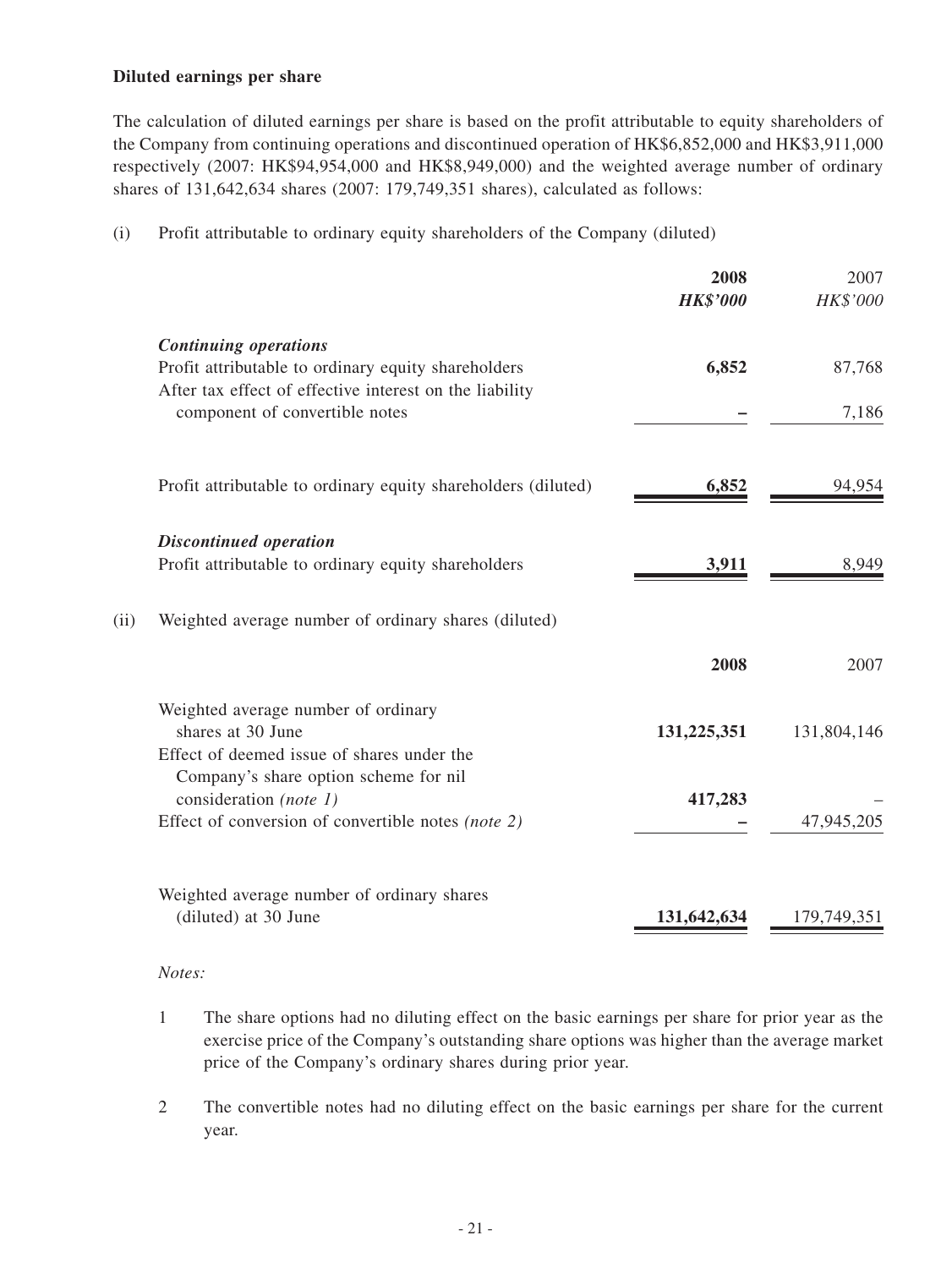#### **6. TRADE RECEIVABLES**

The Group usually grants credit periods ranging from one to three months. Each customer has a credit limit and overdue balances are regularly reviewed by management. In view of the aforementioned and the fact that the Group's trade receivables relate to a large number of diversified customers, the concentration of credit risk is not considered significant. Trade receivables are non-interest-bearing. The carrying amounts of the trade receivables approximate their fair values. The ageing analysis of trade receivables (net of allowance for doubtful debts) as of the balance sheet date is as follows:

|                      | <b>The Group</b> |          |
|----------------------|------------------|----------|
|                      | 2008             | 2007     |
|                      | <b>HK\$'000</b>  | HK\$'000 |
| Current to 3 months  | 21,357           | 12,325   |
| Within 4 to 6 months | 3,900            | 1,125    |
| Over 6 months        | 1,788            |          |
|                      | 27,045           | 13,450   |

#### **7. TRADE PAYABLES**

The ageing analysis of trade payables as of the balance sheet date is as follows:

|                       | <b>The Group</b> |          |
|-----------------------|------------------|----------|
|                       | 2008             | 2007     |
|                       | <b>HK\$'000</b>  | HK\$'000 |
| Current to 3 months   | 63,275           | 42,534   |
| Within 4 to 6 months  | 193              | 500      |
| Within 7 to 12 months | 1,509            | 109      |
| Over one year         | 3,632            | 3,803    |
|                       | 68,609           | 46,946   |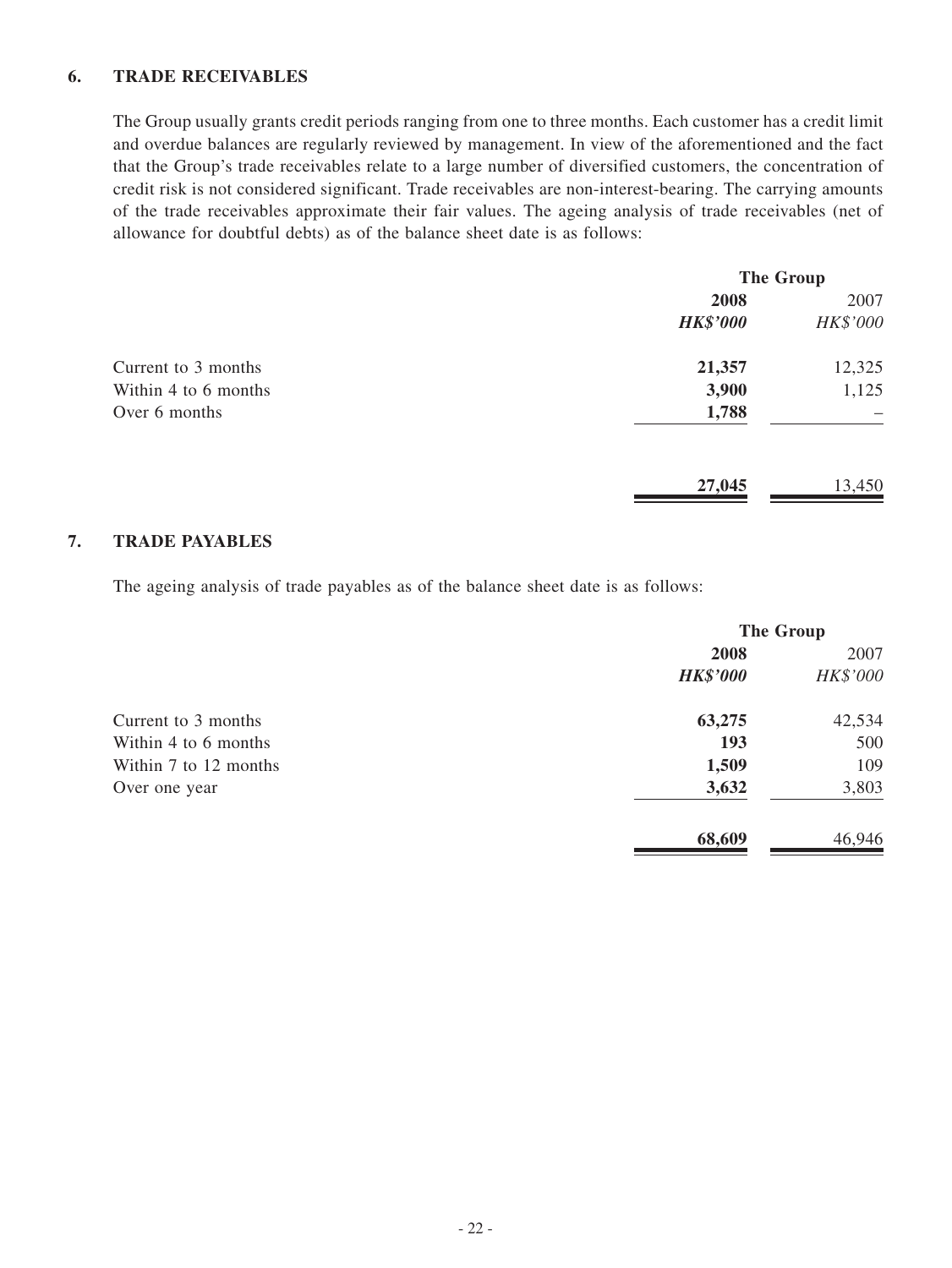# **DIVIDEND**

No interim dividend was declared (2007: Nil) during the year. The Directors do not recommend payment of a final dividend for the year ended 30 June 2008 (2007: Nil). On 26 August 2008, a special dividend of HK\$0.10 per share, amounting to a total of HK\$18,327,399, was declared by the Board and has been paid to the shareholders of the Company whose names appeared on the register of members of the Company at close of business on 11 September 2008.

## **PURCHASE, REDEMPTION OR SALE OF SHARES**

During the financial year ended 30 June 2008, the Company repurchased its shares on the Stock Exchange. The Directors consider that such repurchases were made in the best interest of the shareholders of the Company who retain their investments in the Company. Details of such share repurchase are set out below:

| <b>Month/Year</b> | <b>Number of shares</b><br>repurchased | <b>Highest</b><br>price<br>per share<br>HK\$ | Lowest<br>price<br>per share<br>HK\$ | <b>Aggregated</b><br>consideration<br><i>(excluding)</i><br>transaction costs)<br>$H K$ \$ |
|-------------------|----------------------------------------|----------------------------------------------|--------------------------------------|--------------------------------------------------------------------------------------------|
| <b>July 2007</b>  | 628,000                                | 3.40                                         | 3.24                                 | 2,064,020                                                                                  |
| August 2007       | 615,000                                | 3.30                                         | 2.90                                 | 1,937,770                                                                                  |
| September 2007    | 270,000                                | 3.00                                         | 2.92                                 | 801,930                                                                                    |
| February 2008     | 90,000                                 | 4.00                                         | 3.88                                 | 351,660                                                                                    |
| Total:            | 1,603,000                              |                                              |                                      | 5,155,380                                                                                  |

The shares repurchased during the year were cancelled upon repurchase and accordingly, the issued share capital of the Company was diminished by the nominal value thereof. The premium payable on repurchase was charged against the share premium account of the Company.

### **COMPLIANCE WITH MODEL CODE**

The Company has adopted the Model Code for Securities Transactions by Directors of the Listed Issuers (the "Model Code") as set out in Appendix 10 to the Rules Governing the Listing of Securities on The Stock Exchange of Hong Kong Limited (the "Listing Rules") as its code of conduct regarding directors' securities transactions. The Company made specific enquiry of all Directors regarding any non-compliance with the Model Code and all Directors confirmed that they have complied with the required standard setout in the Model Code during the financial year ended 30 June 2008.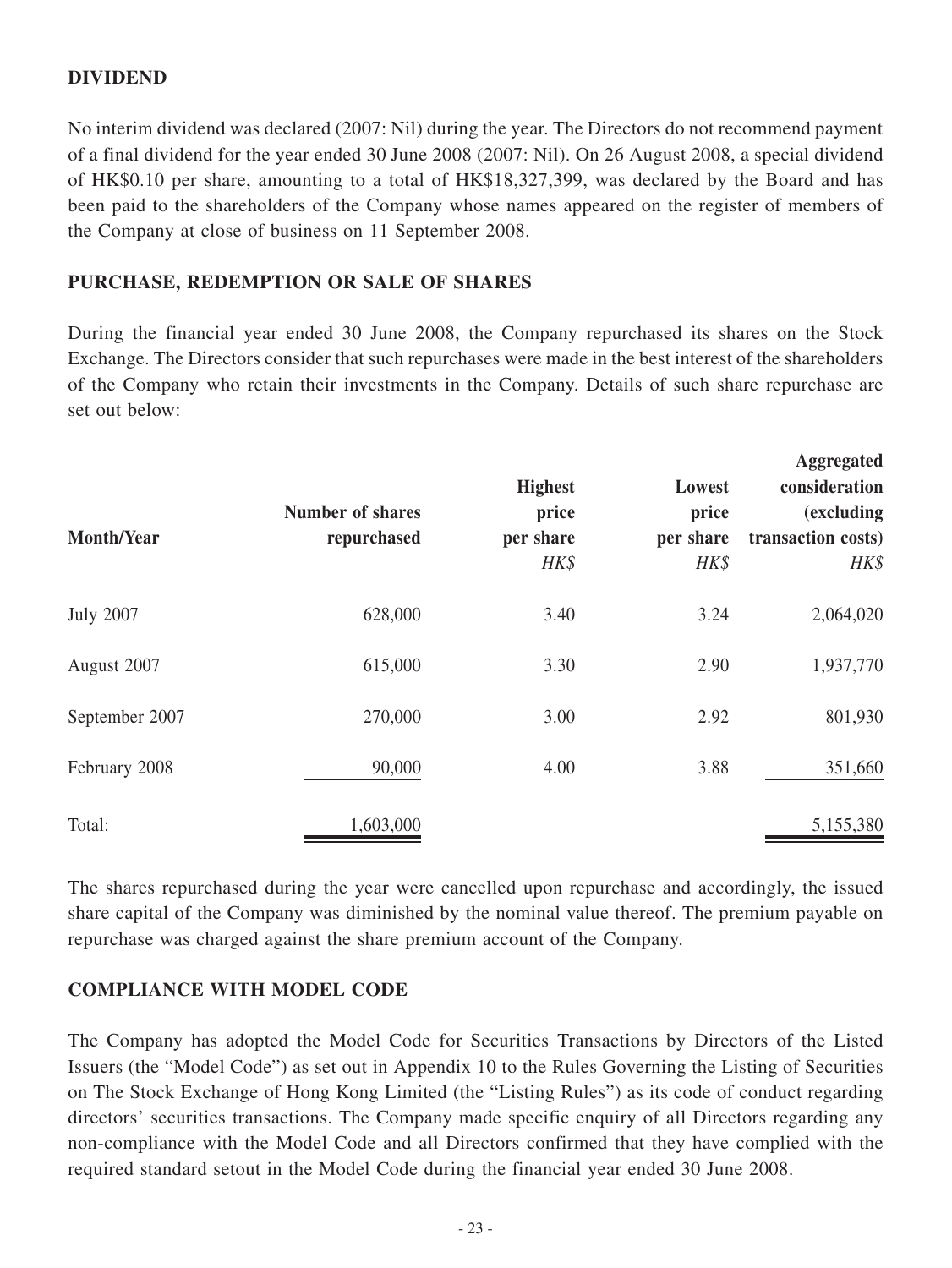# **COMPLIANCE WITH THE CODE ON CORPORATE GOVERNANCE PRACTICES**

The Board recognises the importance of good corporate governance to maintain the Group's competitiveness and lead to its healthy growth. The Company has taken steps not only to comply with code provisions as set out in The Code on Corporate Governance Practices (the "CG Code") as set out in Appendix 14 of the Listing Rules but also to aim at enhancing the corporate governance practices of the Group as a whole.

For the financial year ended 30 June 2008, the Company has complied with the code provisions of the CG Code except for deviations from the code provisions A.2.1, A.3, A.4.1 and B.1.1 of the CG Code as summarized below:

- (a) Pursuant to code provision A.2.1 of the CG Code, the roles of chairman and chief executive officer ("CEO") should be separated and should not be performed by the same individual. The division of responsibilities between the chairman and CEO should be clearly established and set out in writing. The Company at present does not have any officer with the title of CEO. Due to the redesignation of Mr. Phoon Chiong Kit from executive Director to non-executive Director with effect from 21 December 2007, Mr. Wu Kebo, the chairman and executive Director, was appointed as the acting managing Director with effect from 21 December 2007. The Board considers that as Mr. Wu Kebo has experience in acting in a leading and managing role in media and entertainment businesses, it is in the interests of the Company for Mr. Wu Kebo to act as the acting managing Director pending the appointment of a new managing Director to ensure continuity. The Board has taken active steps to identify a suitable individual with appropriate qualifications to act as the CEO of the Company and is still in the process of identifying such individual.
- (b) Pursuant to note 1 to code provision A.3 of the CG Code and as required under Rule 3.10 of the Listing Rules, every board of directors of a listed issuer must include at least 3 independent non-executive directors. Due to the resignation of Mr. Paul Ma Kah Woh as an independent nonexecutive Director on 24 December 2007, the total number of independent non-executive Directors fell below the minimum number as required under Rule 3.10 of the Listing Rules. Subsequently, Mr. Leung Man Kit was appointed by the Board as an independent non-executive Director with effect from 11 February 2008 such that the requirement as to the minimum number of independent non-executive Directors as required under note 1 to code provision A.3 of the CG Code and Rule 3.10 of the Listing Rules had been fulfilled.
- (c) Pursuant to code provision A.4.1 of the CG Code, non-executive directors of a listed issuer should be appointed for a specific term and subject to re-election. All non-executive Directors were not appointed for a specific term but are subject to the requirement of retirement by rotation and re-election at least once every three years at the annual general meetings of the Company in accordance with the relevant provisions of the Company's Bye-laws, accomplishing the same purpose as being appointed for a specific term.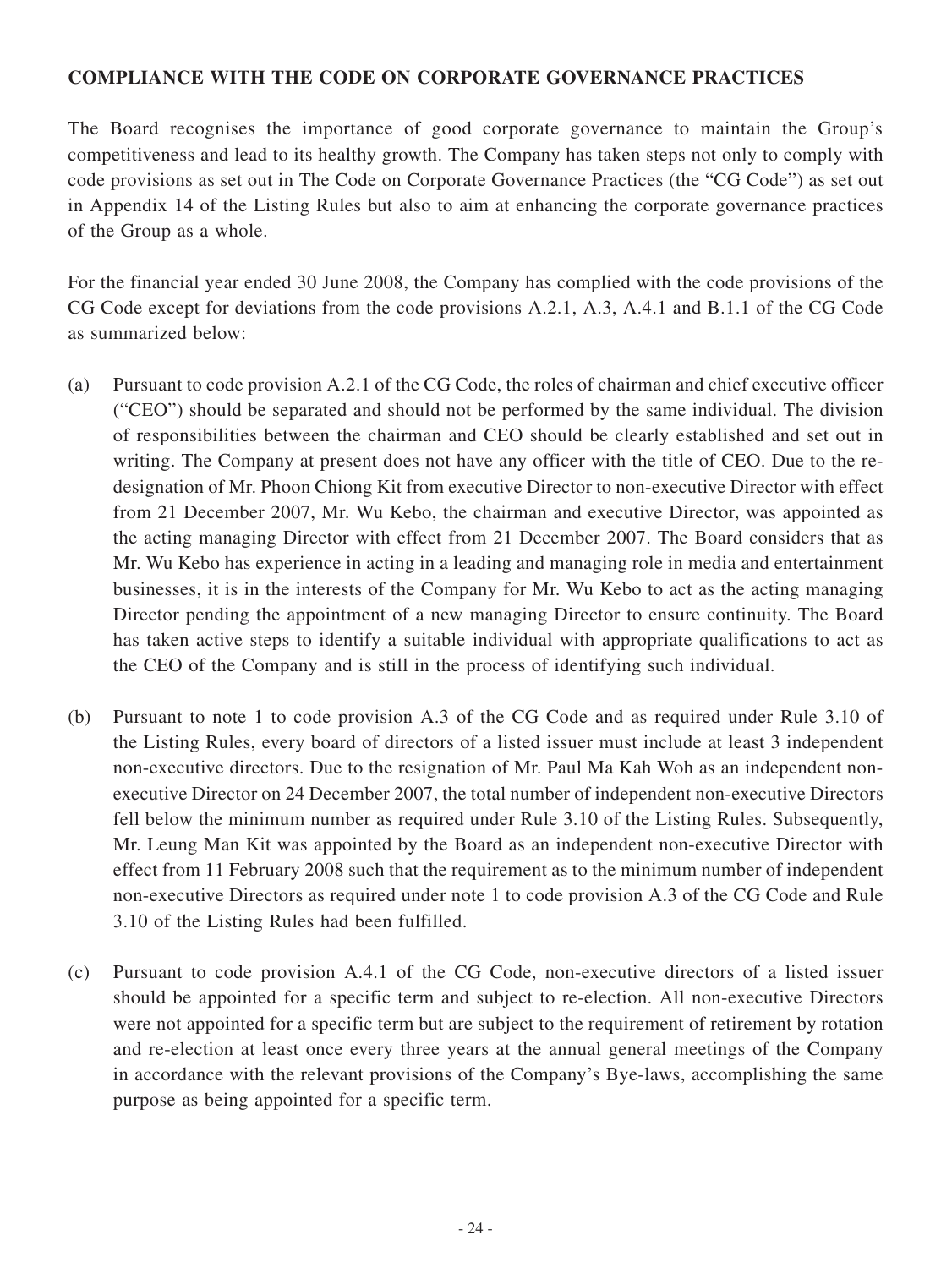(d) Pursuant to code provision B.1.1 of the CG Code, a majority of the members of the remuneration committee of a listed issuer should be independent non-executive directors. The remuneration committee of the Company currently comprises one executive Director, one non-executive Director and two independent non-executive Directors. During the year, due to the resignation of Mr. Paul Ma Kah Woh and Mr. Frank Lin as independent non-executive Directors and members of the remuneration committee of the Company (the "Remuneration Committee"), the requirement in relation to the composition of the remuneration committee under code provision B.1.1 of the CG Code has not been fulfilled. The Board is in the process of identifying suitable candidates to act as the independent non-executive Director of the Company.

As such, the Company considers that sufficient measures have been taken to ensure that the Company's corporate governance practices are no less exacting than those in the code provisions of the CG Code.

# **Audit Committee**

The Audit Committee was established with written terms of reference in accordance with the code provisions of the CG Code. The Audit Committee is delegated by the Board to assess matters related to the financial statements and to perform the duties, including reviewing the Company's financial controls and internal control, financial and accounting policies and practices and the relationship with the external auditor. The Audit Committee comprises three members who are independent nonexecutive Directors, namely Mr. Leung Man Kit (the chairman), Mr. Huang Shao-Hua, George and Prince Chatrichalerm Yukol.

# **Remuneration Committee**

The Remuneration Committee was established with written terms of reference in accordance with the code provisions of the CG Code. The principal responsibilities of the Remuneration Committee include formulation and making recommendation of remuneration policy and remuneration package of the Directors and members of senior management to the Board. The Remuneration Committee comprises four members, Mr. Eric Norman Kronfeld (the chairman), Mr. Wu Kebo with two independent nonexecutive Directors, namely Mr. Leung Man Kit and Prince Chatrichalerm Yukol, as members.